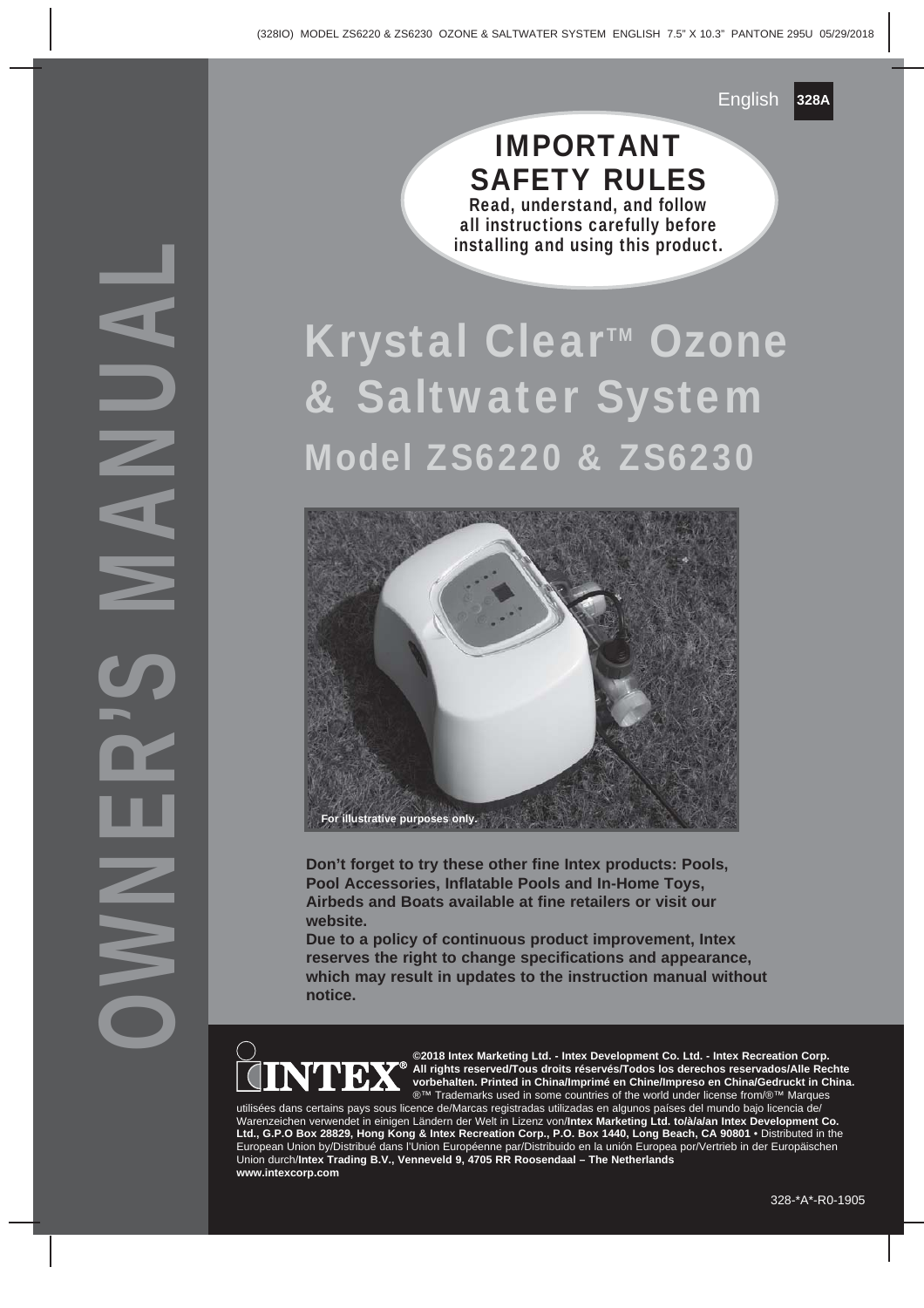## TABLE OF CONTENTS

| Non-Intex Pools Cyanuric Acid Table 12 |          |
|----------------------------------------|----------|
|                                        |          |
|                                        |          |
|                                        |          |
|                                        |          |
|                                        |          |
|                                        |          |
|                                        |          |
| Troubleshooting Guide                  | $.21-22$ |
|                                        |          |
|                                        |          |
|                                        |          |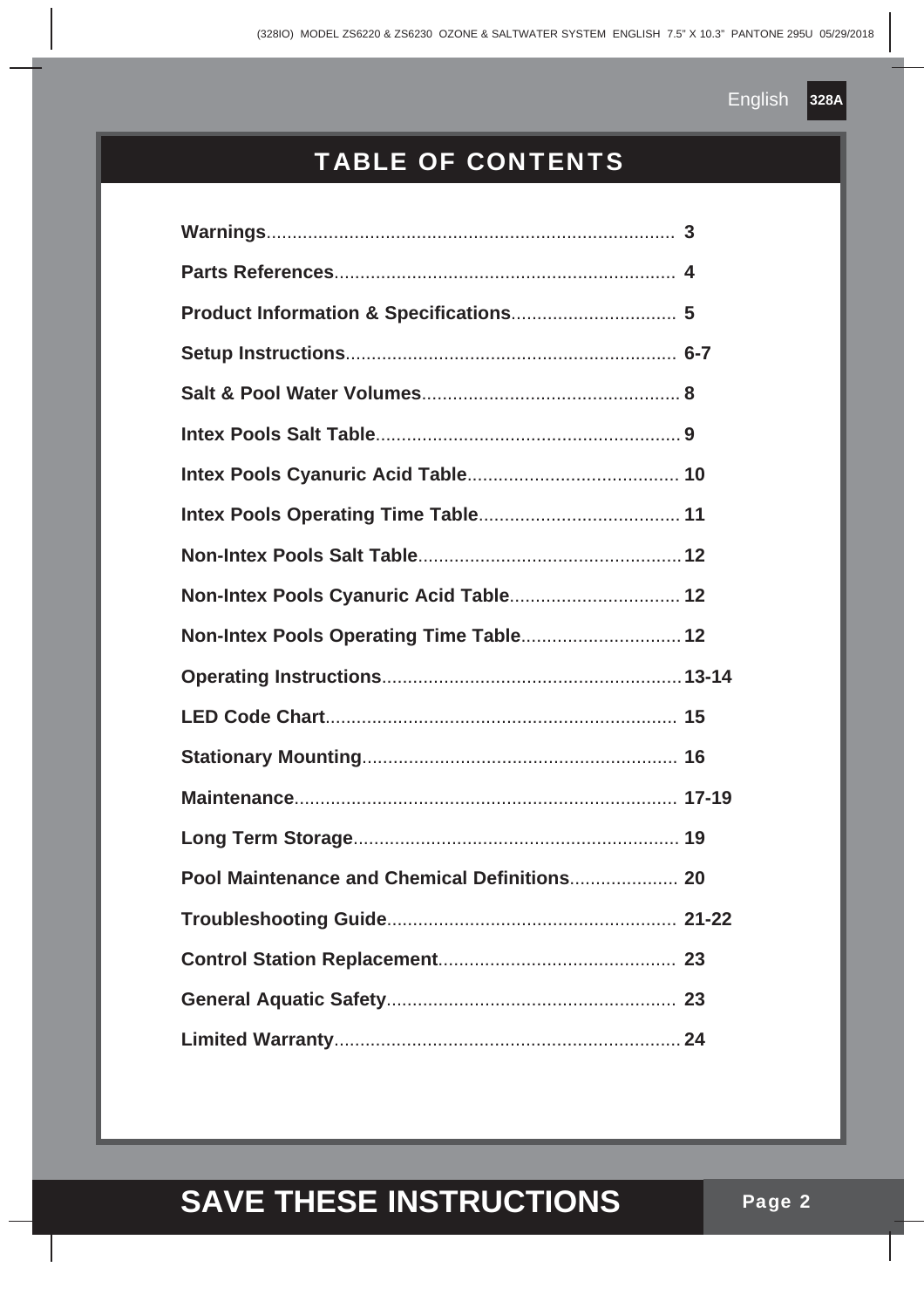# **IMPORTANT SAFETY R**

Read, Understand and Follow All Instructions Carefully Before Installing and Using this Product.

# **READ AND FOLLOW ALL INSTRUCTIONS**

# **WARNING**

- Always supervise children and those with disabilities.
- Children must stay away from this product and electrical cord(s).
- Only for outdoor use.
- Children shall not play with the appliance. Cleaning and user maintenance must be performed by an adult above 18 years old who is familiar with the risk of electric shock.
- This appliance can be used by children aged from 8 years and above and persons with reduced physical, sensory or mental capabilities or lack of experience and knowledge if they have been given supervision or instruction concerning use of the appliance in a safe way and understand the hazards involved.
- Assembly and disassembly by adults only.
- Risk of electric shock. Connect this product only to a grounding type receptacle protected by a ground-fault circuit interrupter (GFCI) or residual current device (RCD). Contact a qualified electrician if you cannot verify that the receptacle is protected by a GFCI/RCD. Use a qualified electrician to install the GFCI/RCD, which has a maximum rate of 30mA. Do not use a portable residual current device (PRCD).
- Always unplug this product from the electrical outlet before removing, cleaning, servicing or making any adjustment to the product.
- The plug must be accessible after product is installed.
- Do not bury the electrical cord. Locate the cord where it will not be damaged by lawn mowers, hedge trimmers and other equipment.
- If the supply cord is damaged, it must be replaced by the manufacturer, its service agent or similarly qualified persons in order to avoid a hazard. Never attempt to service the product yourself.
- To reduce the risk of electric shock, do not use extension cords, timers, plug adaptors or converter plugs to connect unit to electric supply; provide a properly located outlet.
- Do not attempt to plug in or unplug this product while standing in water or when your hands are wet.
- Keep this product more than 2m away from the pool.
- Keep the plug of this product more than 3.5m away from the pool.
- Position this product away from the pool, so as to prevent children from climbing on it and accessing the pool.
- Do not operate this product when the pool is occupied.
- This product is for use with storable pools only. Do not use with permanently installed pools. A storable pool is constructed so that it may be readily disassembled for storage and reassembled to its original configuration.
- The appliance is intended only for household use.
- This product is intended to be used only for the purposes described in the manual!

#### **FAILURE TO FOLLOW THESE WARNINGS MAY RESULT IN PROPERTY DAMAGE, ELECTRIC SHOCK, ENTANGLEMENT OR OTHER SERIOUS INJURY OR DEATH.**

These product warnings, instructions and safety rules provided with the product represent some common risks of water recreation devices and do not cover all instances of risk and danger. Please use common sense and good judgement when enjoying any water activity.

#### **For portable Above-Ground-Pools only**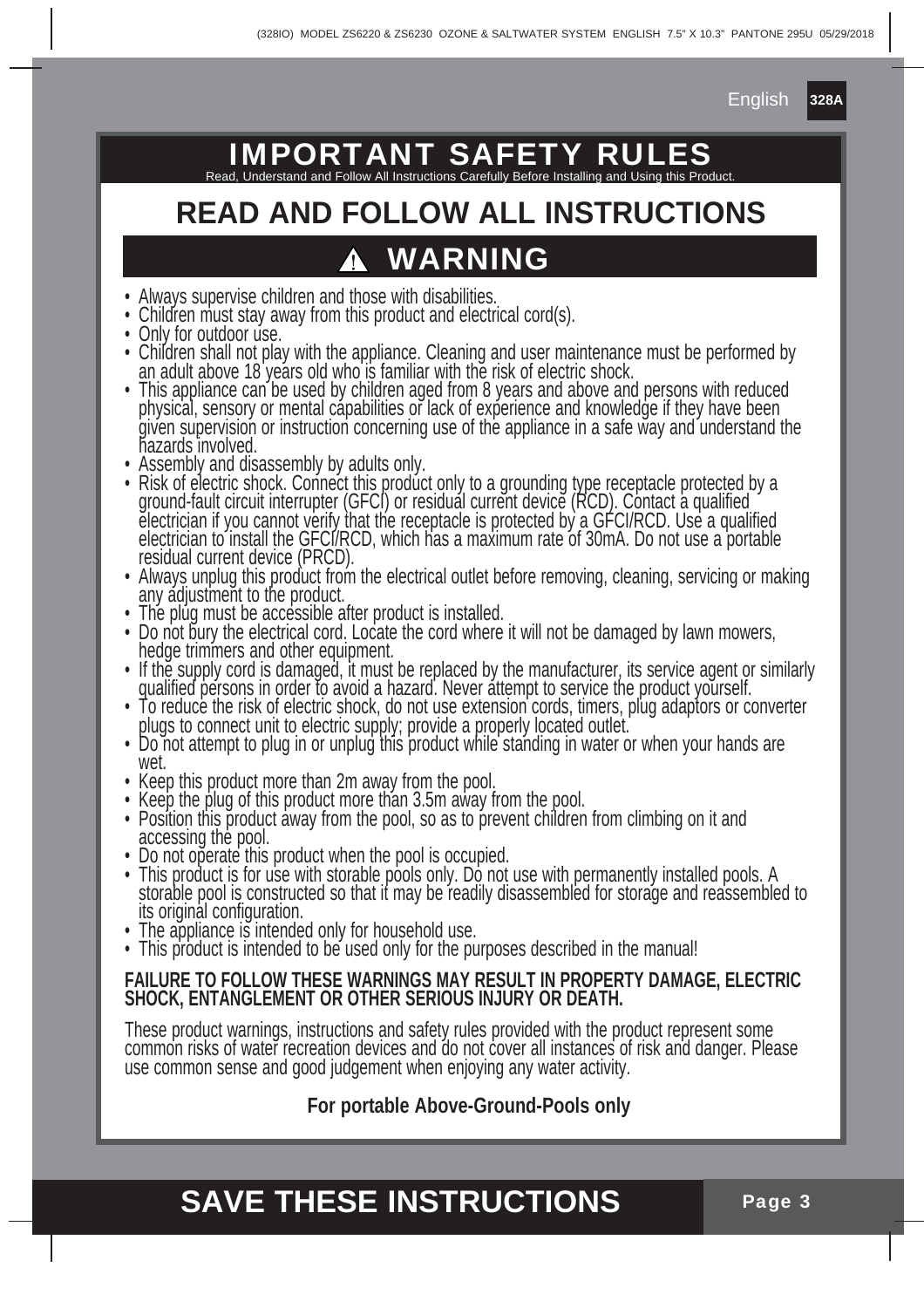## PARTS REFERENCE

Before assembling your product, please take a few minutes to check the contents and become familiar with all the parts.



**NOTE:** Drawings for illustration purpose only. Actual product may vary. Not to scale.

| REF. NO.       | <b>DESCRIPTION</b>                        | QTY.           | <b>SPARE</b><br>PART NO. |
|----------------|-------------------------------------------|----------------|--------------------------|
| 1              | ADAPTOR A WITH THREADED COLLAR (OPTIONAL) | 1              | 10849                    |
| $\mathcal{P}$  | <b>L-SHAPE O-RING</b>                     | $\mathfrak{p}$ | 11228                    |
| 3              | <b>SCREW</b>                              | 2              | 11519                    |
| 4              | TITANIUM ELECTRODE NUT                    | 1              | 11432                    |
| 5              | <b>TITANIUM ELECTRODE</b>                 | 1              | 11374                    |
| 6              | <b>O-RING ON TITANIUM PLATES</b>          | 1              | 11515                    |
| $\overline{7}$ | <b>FLOW SENSOR</b>                        | 1              | 11460                    |
| 8              | CONNECTOR HOSE WITH THREADED FITTINGS     | 1              | 10720                    |
| 9              | ELECTROLYTIC CELL HOUSING                 | 1              | 12663                    |
| 10             | <b>CONTROL STATION</b>                    | 1              | 12661                    |
| 11             | <b>CELL COVER</b>                         | 2              | 11131                    |
| 12             | <b>TEST STRIPS</b>                        | 1              | 19635                    |

When ordering parts, be sure to quote the model number and part numbers.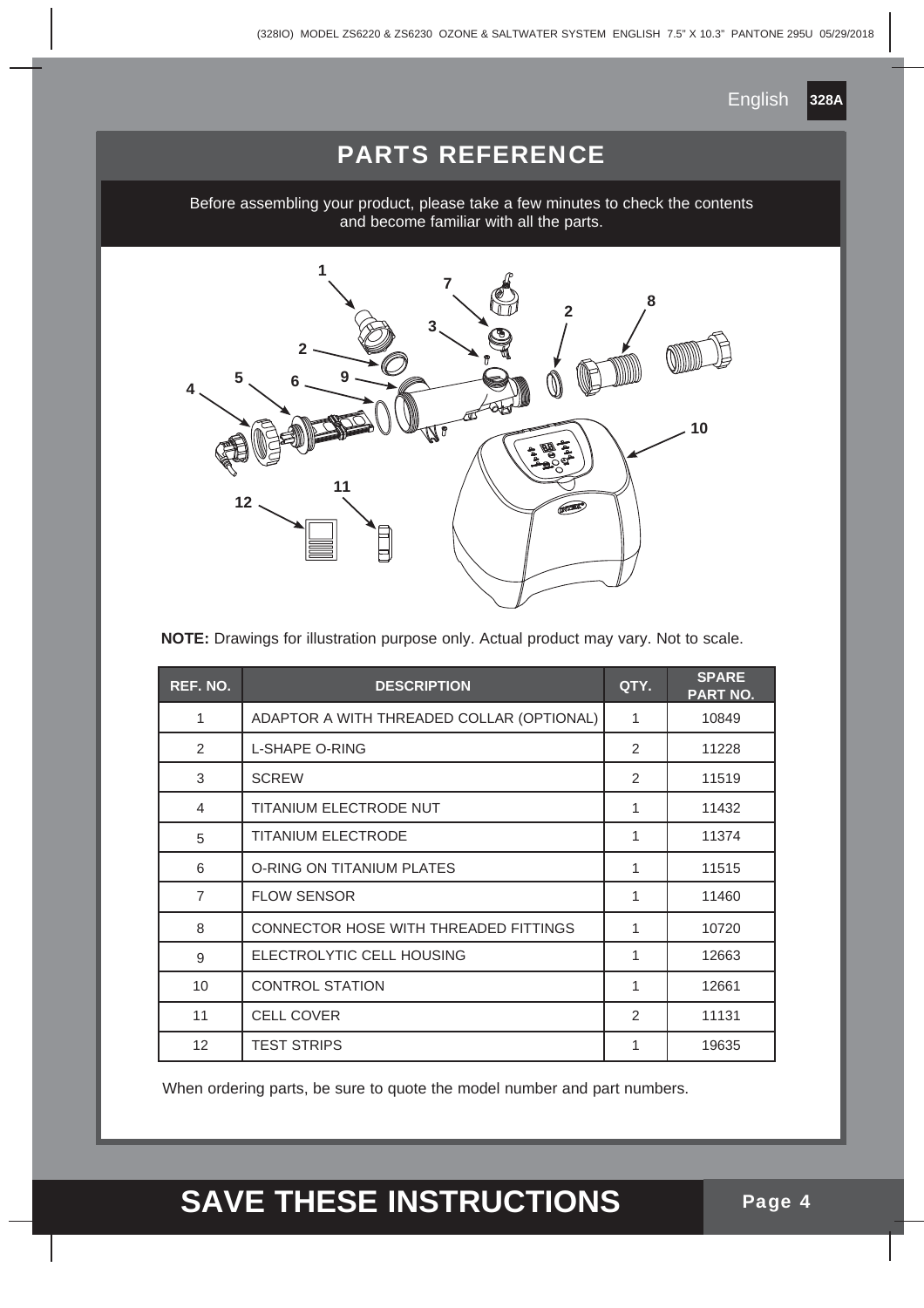## HOW THE CHLORINE IS GENERATED

This product is specially designed for above ground pools. It will destroy the bacteria, oxidize bather organics and control algae, which provide a safe, clean and comfortable swimming pool.

Common salt (sodium chloride) is made up of two elements, sodium and chloride. During the installation of your Ozone & Saltwater System, a measured quantity of salt is dissolved in the pool water to make it slightly salty. The pool water flows through the Ozone & Saltwater System's electrolytic cell to produce chlorine. The chlorine dissolves in the water and instantly starts destroying bacteria and algae. It also oxidizes all other organic materials.

#### HOW OZONE IS GENERATED

Ozone is made by drawing air through Corona Discharge (CD) cells that break down oxygen molecules, which then recombine into ozone molecules. Ozone gas is introduced to the pool circulation line using a venturi injector. Water passing through the injector creates a suction that pulls the ozone gas into the water. The ozone dissolves in the water. Ozone can oxidize some contaminants and most bacteria.

## PRODUCT SPECIFICATIONS

Wattage: 125W Ideal Salt Level: 3000 ppm (parts per million)<br>Maximum Chlorine Output/hour: 11 grams/hour Maximum Chlorine Output/hour: Ozone Output: 0200 0200 0200 0200 150 mg/hour<br>Filter pump minimum flow rate: 1500 ~ 4000 gallons/hour Filter pump minimum flow rate:

 (5680 - 15140 liters/hour) Limited Warranty: example and the see "Limited Warranty"



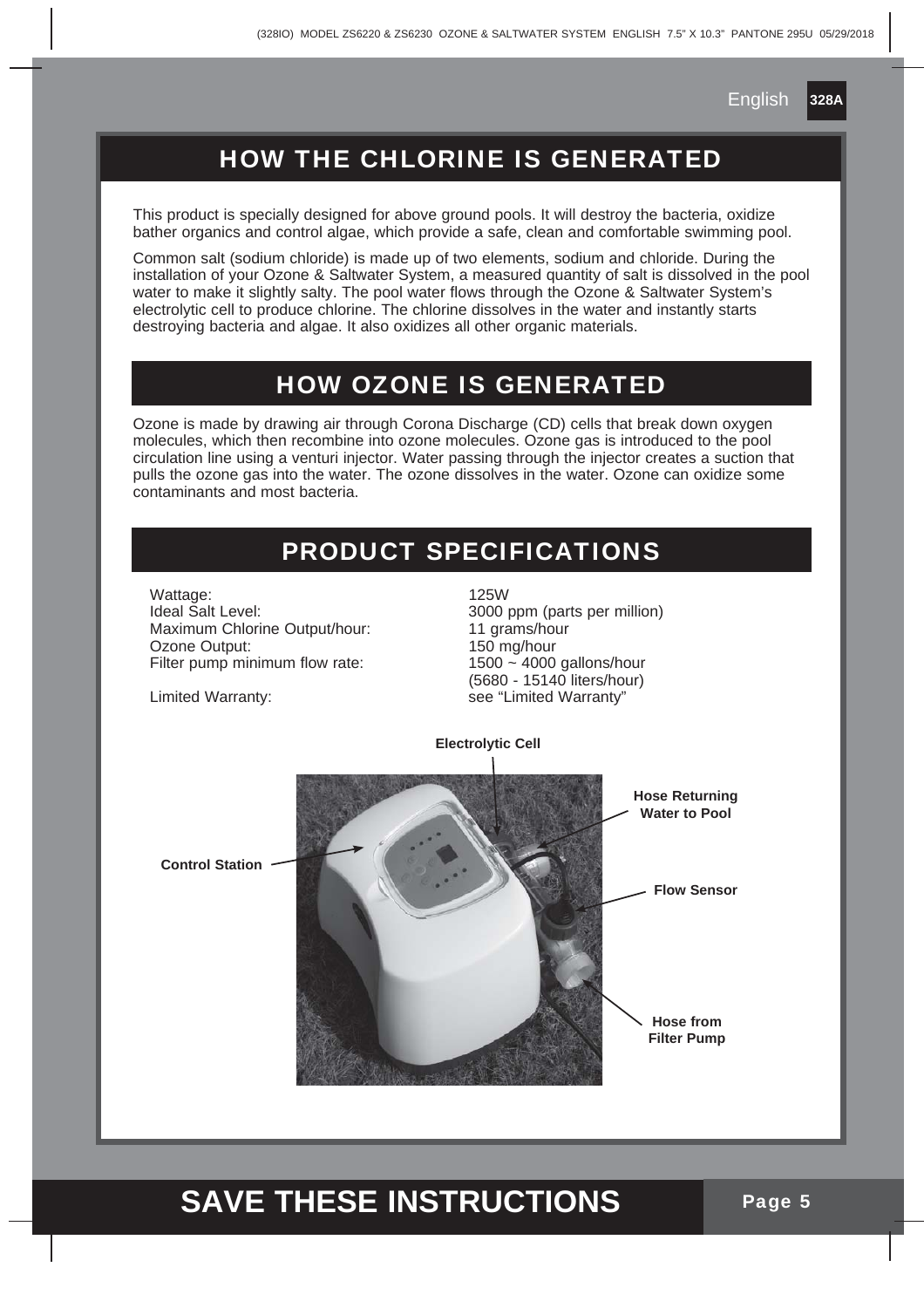## SETUP INSTRUCTIONS

# **PORTA**

- **The Ozone & Saltwater System requires a separate filter pump [1500~4000 gph (5680~15140 lph)] to drive the water and function properly.**
- **The Ozone & Saltwater System must be installed as the last piece of pool equipment in the water return line to the pool as displayed in Drawing #1. This location extends the life of the titanium plates.**
- **1.** Assemble the above-ground-pool (AGP) and its filter pump according to their installation instructions.
- **2.** Take the Ozone & Saltwater System and its accessories out of the packaging.
- **3.** Place the Ozone & Saltwater System in line after the filter pump.
- **4.** Connect the connector hose **(8)** to the Ozone & Saltwater System inlet.

#### **Connecting the system to pump and pool with 1-1/2" (38mm) connections/hoses, install as follows:**

**Drawing #1**



- **1.** Go directly to step 2 if your pool is empty. If your above-ground-pool is filled with water, close the plunger valves before installing the Ozone & Saltwater System.
- **2.** Disconnect the water return hose from the filter pump connection and connect it to the Ozone & Saltwater System outlet.
- **3.** Connect the connector hose **(8)** to the filter pump outlet connection.
- **4.** Open the plunger valves to allow the water to flow.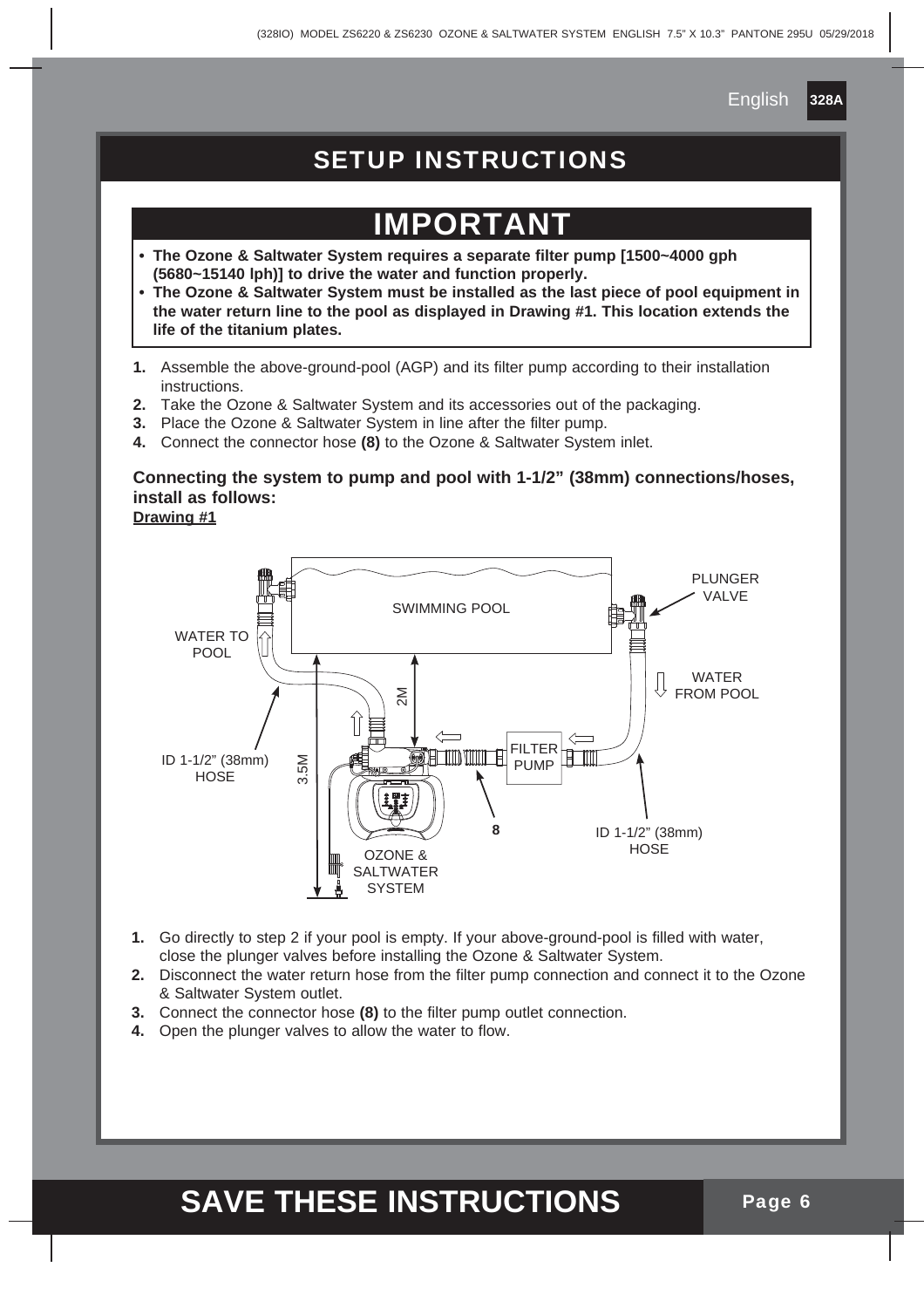

## SETUP INSTRUCTIONS (continued)

#### **Connecting the system to other types of pump (with different type of thread or no thread):**

The Ozone & Saltwater System can also be adapted to other filter pumps with different thread or those without a thread on the connection.

#### **Connection to 1-1/2" (38mm) hose with clamp:**



**1.** Connect the connector hose **(8)** to the filter pump outlet connection with a large hose clamp. Tighten securely.

#### **Connecting the system to other types of pool**

After you have connected the Ozone & Saltwater System to the pump, connect it to the pool. This is depicted in Drawings #1.

Following are the common connection types:

#### **Connection to 1-1/2" (38mm) connectors without thread:**



- **1.** Connect the adaptor A **(1)** to the Ozone & Saltwater System outlet. Tighten securely.
- **2.** With the adaptor A **(1)** fixed to the Ozone & Saltwater System outlet, connect the water return hose to the adaptor, using a large hose clamp.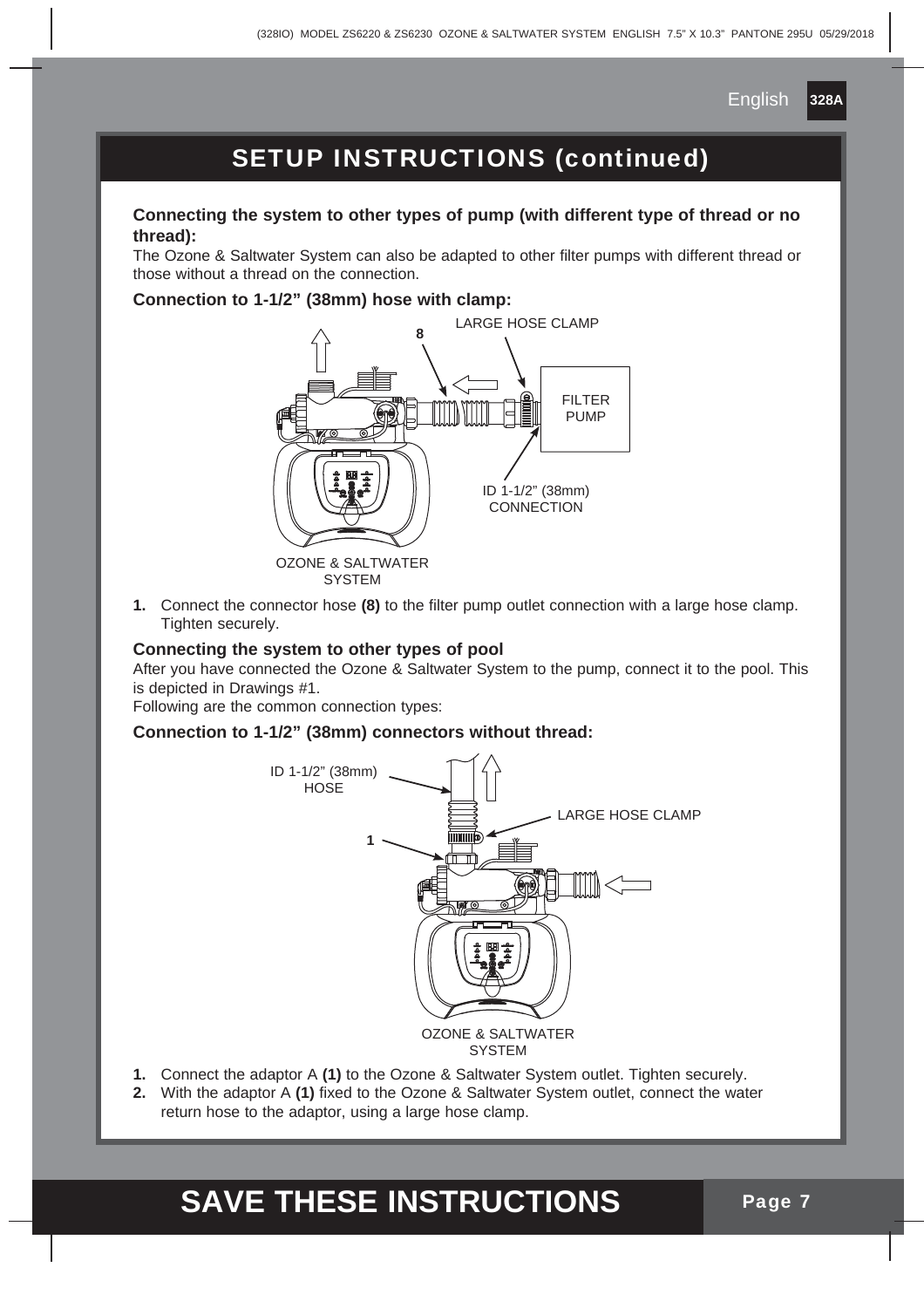## SALT & POOL WATER VOLUMES

#### **• Which kind of salt to use:**

#### **Use only Sodium Chloride Salts**

Use only sodium chloride (NaCl) salt that is at least 99.8% pure. It is also acceptable to use water conditioning salt pellets (the compressed forms of evaporated salt). However, it will take a longer time for them to dissolve. **Do not use iodized or yellow (yellow prussiate of soda) colored**  salt. Salt is added to the pool water and the electrolytic cell uses the salt to create chlorine. The purer the salt the better the performance of the electrolytic cell.

#### **• Optimum Salt Levels**

The ideal salt level in the pool water is between 2500-3500 ppm (parts per million). The optimal level is 3000 ppm.

A too low salt level will reduce the efficiency of the Ozone & Saltwater System and result in low chlorine production. A high salt level may generate a salty taste to the pool water (this may occur at a salt level above 3500-4000 ppm). Too high a salt level may damage the power supply and cause corrosion to the pool metal fixtures and accessories. The Salt Table page of this manual, shows the correct dosage of salt needed. The salt in the pool is constantly recycled. The loss of salt is due only to pool water being physically removed from the pool. Salt is not lost due to evaporation.

#### **• Adding Salt**

- **1.** Switch the filter pump on to start the water circulation.
- **2.** Keep the Ozone & Saltwater System turned off.
- **3.** Determine the amount of salt to be added (see "Salt Table").
- **4.** Evenly spread the proper amount of salt around the inside perimeter of the pool.
- **5.** Avoid clogging the filter. Do not add salt through the skimmer.
- **6.** Brush the pool bottom to speed up the dissolving process. Do not allow salt to pile up on the bottom of the pool. Run the filter pump 24 consecutive hours to thoroughly dissolve the salt.
- **7.** After 24 hours and if all the salt is dissolved, turn on the Ozone & Saltwater System, press button until you hear a "beep", code "00" flashing and set the saltwater pool system to desired operating time (see "Operating Time Table").

#### **• Removing Salt**

If too much salt has been added, the unit will beep and display "Code 92" (see "Alarm Codes"). You will need to lower the salt concentration. The only way to do so, is to partially drain the pool and refill it with fresh water. Drain and refill approximately 20% of the pool's water until the "Code 92" disappears.

#### **• Pool Volume Calculation**

| <b>Types of Pool</b> | <b>Gallons</b><br>(pool size in feet) | <b>Cubic Meters</b><br>(pool size in meters) |
|----------------------|---------------------------------------|----------------------------------------------|
| Rectangular          | Length x Width x Average Depth x 7.5  | Length x Width x Average Depth               |
| Circular             | Length x Width x Average Depth x 5.9  | Length x Width x Average Depth x 0.79        |
| Oval                 | Length x Width x Average Depth x 6.0  | Length x Width x Average Depth x 0.80        |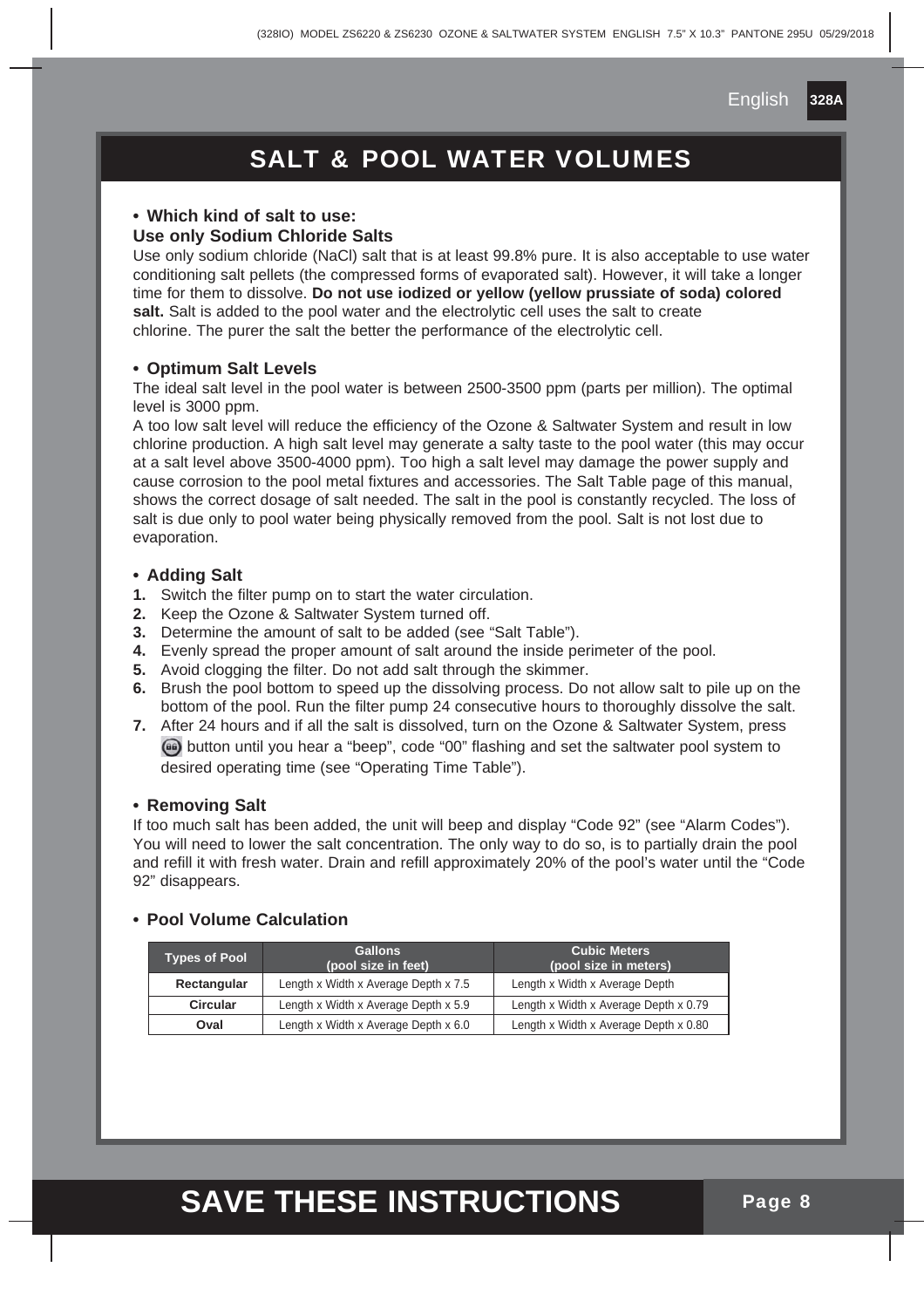## INTEX POOLS SALT TABLE

**This table shows the amount of salt needed to achieve and maintain the optimal 3000 ppm salt level.**

| <b>Pool Size</b>                        |                                         | <b>Water Capacity (Calculated at</b><br>90% for Frame Pool and 80%<br>for Easy Set & Oval Pool) |          | <b>Salt Needed for</b><br><b>Startup</b><br>3.0g/L (3000ppm) |       | <b>Salt Needed when</b><br><b>Low Salt Detected</b><br>(CODE "91") |       |
|-----------------------------------------|-----------------------------------------|-------------------------------------------------------------------------------------------------|----------|--------------------------------------------------------------|-------|--------------------------------------------------------------------|-------|
|                                         |                                         | (Gals)                                                                                          | (Liters) | (Lbs)                                                        | (Kgs) | (Lbs)                                                              | (Kgs) |
|                                         | <b>INTEX ABOVE GROUND POOLS (AGP's)</b> |                                                                                                 |          |                                                              |       |                                                                    |       |
|                                         | 15' x 33" (457cm x 84cm)                | 2587                                                                                            | 9792     | 65                                                           | 30    | 20                                                                 | 10    |
|                                         | 15' x 36" (457cm x 91cm)                | 2822                                                                                            | 10681    | 65                                                           | 30    | 20                                                                 | 10    |
|                                         | 15' x 42" (457cm x 107cm)               | 3284                                                                                            | 12430    | 80                                                           | 35    | 20                                                                 | 10    |
|                                         | 15' x 48" (457cm x 122cm)               | 3736                                                                                            | 14141    | 95                                                           | 45    | 25                                                                 | 10    |
| EASY SET <sup>®</sup><br><b>POOL</b>    | 16' x 42" (488cm x 107cm)               | 3754                                                                                            | 14209    | 95                                                           | 45    | 25                                                                 | 10    |
|                                         | 16' x 48" (488cm x 122cm)               | 4273                                                                                            | 16173    | 110                                                          | 50    | 30                                                                 | 15    |
|                                         | 16' x 52" (488cm x 132cm)               | 4614                                                                                            | 17464    | 115                                                          | 50    | 30                                                                 | 15    |
|                                         | 18' x 42" (549cm x 107cm)               | 4786                                                                                            | 18115    | 120                                                          | 55    | 30                                                                 | 15    |
|                                         | 18' x 48" (549cm x 122cm)               | 5455                                                                                            | 20647    | 135                                                          | 60    | 35                                                                 | 15    |
|                                         | 15' x 36" (457cm x 91cm)                | 3282                                                                                            | 12422    | 80                                                           | 35    | 20                                                                 | 10    |
|                                         | 15' x 42" (457cm x 107cm)               | 3861                                                                                            | 14614    | 100                                                          | 45    | 25                                                                 | 10    |
| <b>CIRCULAR</b>                         | 15' x 48" (457cm x 122cm)               | 4440                                                                                            | 16805    | 110                                                          | 50    | 30                                                                 | 15    |
| <b>METAL</b>                            | 16' x 48" (488cm x 122cm)               | 5061                                                                                            | 19156    | 125                                                          | 55    | 35                                                                 | 15    |
| <b>FRAME POOL</b>                       | 18' x 48" (549cm x 122cm)               | 6423                                                                                            | 24311    | 160                                                          | 75    | 40                                                                 | 20    |
|                                         | 21' x 52" (640cm x 132cm)               | 9533                                                                                            | 36082    | 240                                                          | 110   | 60                                                                 | 30    |
|                                         | 24' x 52" (732cm x 132cm)               | 12481                                                                                           | 47241    | 310                                                          | 140   | 80                                                                 | 35    |
|                                         | 16' x 48" (488cm x 122cm)               | 5061                                                                                            | 19156    | 125                                                          | 55    | 35                                                                 | 15    |
|                                         | 18' x 48" (549cm x 122cm)               | 6423                                                                                            | 24311    | 160                                                          | 75    | 40                                                                 | 20    |
| <b>ULTRA</b>                            | 18' x 52" (549cm x 132cm)               | 6981                                                                                            | 26423    | 175                                                          | 80    | 45                                                                 | 20    |
| FRAME <sup>®</sup>                      | 20' x 48" (610cm x 122cm)               | 7947                                                                                            | 30079    | 210                                                          | 90    | 50                                                                 | 25    |
| <b>POOL</b>                             | 22' x 52" (671cm x 132cm)               | 10472                                                                                           | 39637    | 260                                                          | 120   | 65                                                                 | 30    |
|                                         | 24' x 52" (732cm x 132cm)               | 12481                                                                                           | 47241    | 310                                                          | 140   | 80                                                                 | 35    |
|                                         | 26' x 52" (792cm x 132cm)               | 14667                                                                                           | 55515    | 365                                                          | 165   | 90                                                                 | 40    |
| <b>GRAPHITE</b>                         | 15'8" x 49" (478cm x 124cm)             | 4440                                                                                            | 16805    | 110                                                          | 50    | 30                                                                 | 15    |
| <b>GRAY PANEL</b>                       | 16'8" x 49" (508cm x 124cm)             | 5061                                                                                            | 19156    | 125                                                          | 55    | 35                                                                 | 15    |
| <b>Pool SET™</b>                        | 18'8" x 53" (569cm x 135cm)             | 6981                                                                                            | 26423    | 175                                                          | 80    | 45                                                                 | 20    |
| <b>OVAL FRAME</b>                       | 18' x 10' x 42" (549cm x 305cm x 107cm) | 2885                                                                                            | 10920    | 70                                                           | 30    | 20                                                                 | 10    |
| <b>POOL</b>                             | 20' x 12' x 48" (610cm x 366cm x 122cm) | 4393                                                                                            | 16628    | 110                                                          | 50    | 30                                                                 | 15    |
|                                         | 15' x 9' x 48" (457cm x 274cm x 122cm)  | 3484                                                                                            | 13187    | 90                                                           | 40    | 25                                                                 | 10    |
|                                         | 18' x 9' x 52" (549cm x 274cm x 132cm)  | 4545                                                                                            | 17203    | 115                                                          | 50    | 30                                                                 | 15    |
| <b>RECT. ULTRA</b><br><b>FRAME POOL</b> | 20' x 10' x 52" (610cm x 305cm x 132cm) | 5835                                                                                            | 22085    | 145                                                          | 65    | 40                                                                 | 20    |
|                                         | 24' x 12' x 52" (732cm x 366cm x 132cm) | 8403                                                                                            | 31805    | 210                                                          | 95    | 55                                                                 | 25    |
|                                         | 32' x 16' x 52" (975cm x 488cm x 132cm) | 14364                                                                                           | 54368    | 360                                                          | 165   | 90                                                                 | 40    |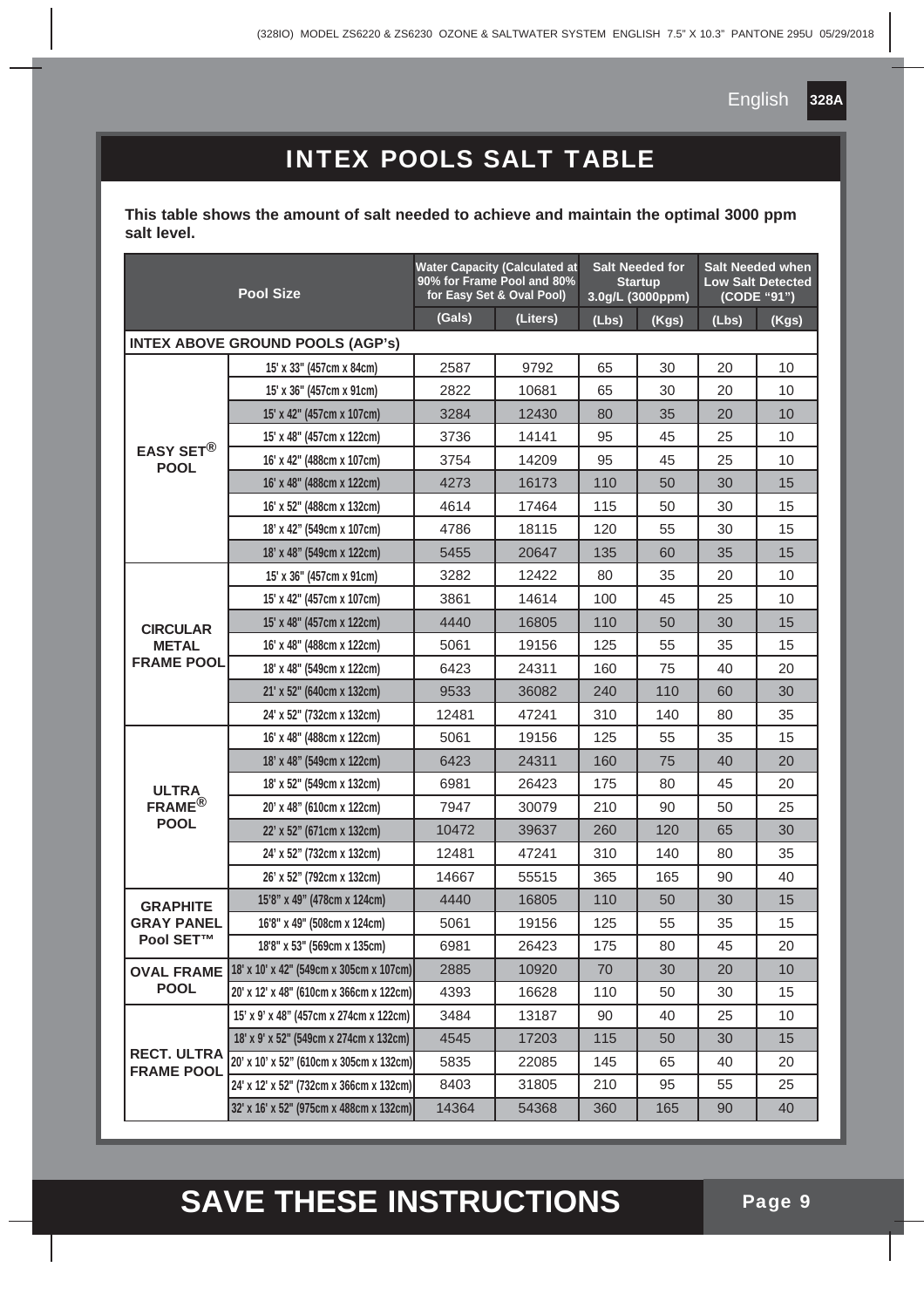#### INTEX POOLS CYANURIC ACID TABLE

**Cyanuric acid is a chemical that reduces the loss of chlorine in water due to ultraviolet rays. To maintain the pool water clear and clean, and to maximize the performance of the device, add cyanuric acid to the pool. We recommend that the cyanuric acid level be maintained at approximately 1% of the salt, i.e. 100 Lbs (45 Kgs) salt x 1% = 1 Lbs (0.45 Kgs) cyanuric acid. If the pool water is dirty, filthy or grimy, DO NOT add chlorine stabilizer (cyanuric acid) as this will slowdown the sanitation time of the device. Under this condition you must BOOST your pool water, refer to BOOST cycle steps. Once the pool water has been restored to clear and clean conditions you may add cyanuric acid.**

| <b>Pool Size</b>                        |                                         | Pool and 80% for Easy Set & Oval Pool) |          | Water Capacity (Calculated at 90% for Frame   Cyanuric Acid Needed for Startup<br>$0.03$ g/L $(30$ ppm $)$ |       |
|-----------------------------------------|-----------------------------------------|----------------------------------------|----------|------------------------------------------------------------------------------------------------------------|-------|
|                                         |                                         | (Gals)                                 | (Liters) | (Lbs)                                                                                                      | (Kgs) |
|                                         | <b>INTEX ABOVE GROUND POOLS (AGP's)</b> |                                        |          |                                                                                                            |       |
|                                         | 15' x 33" (457cm x 84cm)                | 2587                                   | 9792     | 0.6                                                                                                        | 0.3   |
|                                         | 15' x 36" (457cm x 91cm)                | 2822                                   | 10681    | 0.7                                                                                                        | 0.3   |
|                                         | 15' x 42" (457cm x 107cm)               | 3284                                   | 12430    | 0.8                                                                                                        | 0.4   |
|                                         | 15' x 48" (457cm x 122cm)               | 3736                                   | 14141    | 0.9                                                                                                        | 0.4   |
| EASY SET <sup>®</sup><br><b>POOL</b>    | 16' x 42" (488cm x 107cm)               | 3754                                   | 14209    | 0.9                                                                                                        | 0.4   |
|                                         | 16' x 48" (488cm x 122cm)               | 4273                                   | 16173    | 1.1                                                                                                        | 0.5   |
|                                         | 16' x 52" (488cm x 132cm)               | 4614                                   | 17464    | 1.2                                                                                                        | 0.5   |
|                                         | 18' x 42" (549cm x 107cm)               | 4786                                   | 18115    | 1.2                                                                                                        | 0.5   |
|                                         | 18' x 48" (549cm x 122cm)               | 5455                                   | 20647    | 1.4                                                                                                        | 0.6   |
|                                         | 15' x 36" (457cm x 91cm)                | 3282                                   | 12422    | 0.8                                                                                                        | 0.4   |
|                                         | 15' x 42" (457cm x 107cm)               | 3861                                   | 14614    | 1.0                                                                                                        | 0.4   |
| <b>CIRCULAR</b>                         | 15' x 48" (457cm x 122cm)               | 4440                                   | 16805    | 1.1                                                                                                        | 0.5   |
| <b>METAL</b><br><b>FRAME POOL</b>       | 16' x 48" (488cm x 122cm)               | 5061                                   | 19156    | 1.3                                                                                                        | 0.6   |
|                                         | 18' x 48" (549cm x 122cm)               | 6423                                   | 24311    | 1.6                                                                                                        | 0.7   |
|                                         | 21' x 52" (640cm x 132cm)               | 9533                                   | 36082    | 2.4                                                                                                        | 1.1   |
|                                         | 24' x 52" (732cm x 132cm)               | 12481                                  | 47241    | 3.1                                                                                                        | 1.4   |
|                                         | 16' x 48" (488cm x 122cm)               | 5061                                   | 19156    | 1.3                                                                                                        | 0.6   |
|                                         | 18' x 48" (549cm x 122cm)               | 6423                                   | 24311    | 1.6                                                                                                        | 0.7   |
| <b>ULTRA</b>                            | 18' x 52" (549cm x 132cm)               | 6981                                   | 26423    | 1.7                                                                                                        | 0.8   |
| $FRAME^{\circledR}$                     | 20' x 48" (610cm x 122cm)               | 7947                                   | 30079    | 2.0                                                                                                        | 0.9   |
| <b>POOL</b>                             | 22' x 52" (671cm x 132cm)               | 10472                                  | 39637    | 2.6                                                                                                        | 1.2   |
|                                         | 24' x 52" (732cm x 132cm)               | 12481                                  | 47241    | 3.1                                                                                                        | 1.4   |
|                                         | 26' x 52" (792cm x 132cm)               | 14667                                  | 55515    | 3.7                                                                                                        | 1.7   |
| <b>GRAPHITE</b>                         | 15'8" x 49" (478cm x 124cm)             | 4440                                   | 16805    | 1.1                                                                                                        | 0.5   |
| <b>GRAY PANEL</b>                       | 16'8" x 49" (508cm x 124cm)             | 5061                                   | 19156    | 1.3                                                                                                        | 0.6   |
| <b>Pool SET™</b>                        | 18'8" x 53" (569cm x 135cm)             | 6981                                   | 26423    | 1.7                                                                                                        | 0.8   |
| <b>OVAL FRAME</b>                       | 18' x 10' x 42" (549cm x 305cm x 107cm) | 2885                                   | 10920    | 0.7                                                                                                        | 0.3   |
| <b>POOL</b>                             | 20' x 12' x 48" (610cm x 366cm x 122cm) | 4393                                   | 16628    | 1.1                                                                                                        | 0.5   |
|                                         | 15' x 9' x 48" (457cm x 274cm x 122cm)  | 3484                                   | 13187    | 0.9                                                                                                        | 0.4   |
|                                         | 18' x 9' x 52" (549cm x 274cm x 132cm)  | 4545                                   | 17203    | 1.1                                                                                                        | 0.5   |
| <b>RECT. ULTRA</b><br><b>FRAME POOL</b> | 20' x 10' x 52" (610cm x 305cm x 132cm) | 5835                                   | 22085    | 1.5                                                                                                        | 0.7   |
|                                         | 24' x 12' x 52" (732cm x 366cm x 132cm) | 8403                                   | 31805    | 2.1                                                                                                        | 1.0   |
|                                         | 32' x 16' x 52" (975cm x 488cm x 132cm) | 14364                                  | 54368    | 3.6                                                                                                        | 1.6   |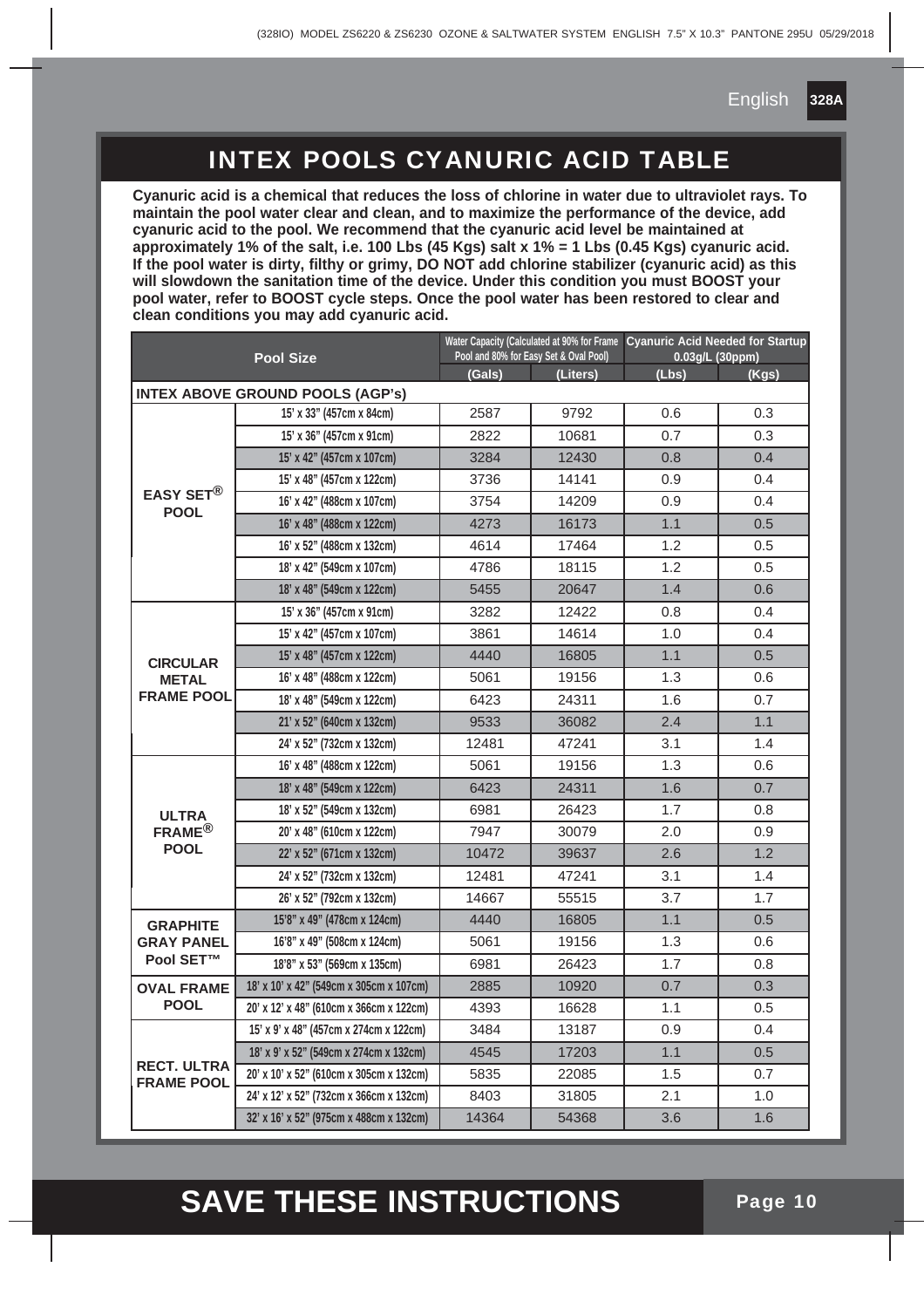## INTEX POOLS OPERATING TIME TABLE (WITH CYANURIC ACID)

|                                         | <b>Pool Size</b>                        |        | <b>Water Capacity (Calculated at</b><br>90% for Frame Pool and 80%<br>for Easy Set & Oval Pool) |                                     | <b>Operating Time (hours)</b><br>at different ambient/air<br>temperatures |                                      | <b>Intex Filter</b><br>pump<br>Operating |
|-----------------------------------------|-----------------------------------------|--------|-------------------------------------------------------------------------------------------------|-------------------------------------|---------------------------------------------------------------------------|--------------------------------------|------------------------------------------|
|                                         |                                         | (Gals) | (Liters)                                                                                        | $10 - 19^{\circ}C$<br>$(50 - 66°F)$ | $20 - 28$ °C<br>$(68 - 82$ °F)                                            | $29 - 36^{\circ}C$<br>$(84 - 97 °F)$ | <b>Time</b><br>(hours)                   |
|                                         | <b>INTEX ABOVE GROUND POOLS (AGP's)</b> |        |                                                                                                 |                                     |                                                                           |                                      |                                          |
|                                         | 15' x 33" (457cm x 84cm)                | 2587   | 9792                                                                                            | 1                                   | 1                                                                         | $\overline{2}$                       | 4                                        |
|                                         | 15' x 36" (457cm x 91cm)                | 2822   | 10681                                                                                           | 1                                   | 1                                                                         | 2                                    | 4                                        |
|                                         | 15' x 42" (457cm x 107cm)               | 3284   | 12430                                                                                           | $\mathbf 1$                         | $\overline{2}$                                                            | 3                                    | 4                                        |
|                                         | 15' x 48" (457cm x 122cm)               | 3736   | 14141                                                                                           | 1                                   | 2                                                                         | 3                                    | 4                                        |
| <b>EASY SET®</b><br><b>POOL</b>         | 16' x 42" (488cm x 107cm)               | 3754   | 14209                                                                                           | 1                                   | $\overline{2}$                                                            | 3                                    | 4                                        |
|                                         | 16' x 48" (488cm x 122cm)               | 4273   | 16173                                                                                           | $\overline{2}$                      | 2                                                                         | 3                                    | $\overline{4}$                           |
|                                         | 16' x 52" (488cm x 132cm)               | 4614   | 17464                                                                                           | $\overline{2}$                      | 2                                                                         | 3                                    | 4                                        |
|                                         | 18' x 42" (549cm x 107cm)               | 4786   | 18115                                                                                           | $\overline{2}$                      | 2                                                                         | 3                                    | 4                                        |
|                                         | 18' x 48" (549cm x 122cm)               | 5455   | 20647                                                                                           | $\overline{2}$                      | 3                                                                         | 4                                    | 6                                        |
|                                         | 15' x 36" (457cm x 91cm)                | 3282   | 12422                                                                                           | 1                                   | 2                                                                         | 3                                    | 4                                        |
|                                         | 15' x 42" (457cm x 107cm)               | 3861   | 14614                                                                                           | 1                                   | 2                                                                         | 3                                    | 4                                        |
| <b>CIRCULAR</b>                         | 15' x 48" (457cm x 122cm)               | 4440   | 16805                                                                                           | $\overline{2}$                      | $\overline{2}$                                                            | 3                                    | $\overline{4}$                           |
| <b>METAL</b>                            | 16' x 48" (488cm x 122cm)               | 5061   | 19156                                                                                           | 2                                   | 3                                                                         | 4                                    | 6                                        |
| <b>FRAME POOL</b>                       | 18' x 48" (549cm x 122cm)               | 6423   | 24311                                                                                           | 3                                   | 3                                                                         | 4                                    | 6                                        |
|                                         | 21' x 52" (640cm x 132cm)               | 9533   | 36082                                                                                           | 4                                   | 5                                                                         | 6                                    | 8                                        |
|                                         | 24' x 52" (732cm x 132cm)               | 12481  | 47241                                                                                           | 5                                   | 6                                                                         | 7                                    | 8                                        |
|                                         | 16' x 48" (488cm x 122cm)               | 5061   | 19156                                                                                           | $\overline{2}$                      | 3                                                                         | 4                                    | 6                                        |
|                                         | 18' x 48" (549cm x 122cm)               | 6423   | 24311                                                                                           | 3                                   | 3                                                                         | 4                                    | 6                                        |
| <b>ULTRA</b>                            | 18' x 52" (549cm x 132cm)               | 6981   | 26423                                                                                           | 3                                   | 4                                                                         | 5                                    | 6                                        |
| $FRAME^{\circledR}$                     | 20' x 48" (610cm x 122cm)               | 7947   | 30079                                                                                           | $\overline{4}$                      | 4                                                                         | 5                                    | 6                                        |
| <b>POOL</b>                             | 22' x 52" (671cm x 132cm)               | 10472  | 39637                                                                                           | 5                                   | 5                                                                         | 6                                    | 8                                        |
|                                         | 24' x 52" (732cm x 132cm)               | 12481  | 47241                                                                                           | 6                                   | 6                                                                         | 7                                    | 8                                        |
|                                         | 26' x 52" (792cm x 132cm)               | 14667  | 55515                                                                                           | $\overline{7}$                      | 8                                                                         | 8                                    | 12                                       |
| <b>GRAPHITE</b>                         | 15'8" x 49" (478cm x 124cm)             | 4440   | 16805                                                                                           | $\overline{2}$                      | $\overline{2}$                                                            | 3                                    | $\overline{4}$                           |
| <b>GRAY PANEL</b>                       | 16'8" x 49" (508cm x 124cm)             | 5061   | 19156                                                                                           | 2                                   | 3                                                                         | 4                                    | 6                                        |
| <b>Pool SET™</b>                        | 18'8" x 53" (569cm x 135cm)             | 6981   | 26423                                                                                           | 3                                   | 4                                                                         | 5                                    | 6                                        |
| <b>OVAL FRAME</b>                       | 18' x 10' x 42" (549cm x 305cm x 107cm) | 2885   | 10920                                                                                           | 1                                   | 1                                                                         | $\overline{2}$                       | 4                                        |
| <b>POOL</b>                             | 20' x 12' x 48" (610cm x 366cm x 122cm) | 4393   | 16628                                                                                           | 2                                   | 2                                                                         | 3                                    | 4                                        |
|                                         | 15' x 9' x 48" (457cm x 274cm x 122cm)  | 3484   | 13187                                                                                           | 1                                   | 2                                                                         | 3                                    | 4                                        |
|                                         | 18' x 9' x 52" (549cm x 274cm x 132cm)  | 4545   | 17203                                                                                           | $\overline{2}$                      | $\overline{2}$                                                            | 3                                    | 6                                        |
| <b>RECT. ULTRA</b><br><b>FRAME POOL</b> | 20' x 10' x 52" (610cm x 305cm x 132cm) | 5835   | 22085                                                                                           | 3                                   | 3                                                                         | 4                                    | 6                                        |
|                                         | 24' x 12' x 52" (732cm x 366cm x 132cm) | 8403   | 31805                                                                                           | 4                                   | 4                                                                         | 5                                    | 6                                        |
|                                         | 32' x 16' x 52" (975cm x 488cm x 132cm) | 14364  | 54368                                                                                           | $\overline{7}$                      | 7                                                                         | 8                                    | 12                                       |
| <b>IMPORTANT</b>                        |                                         |        |                                                                                                 |                                     |                                                                           |                                      |                                          |

## **The filter pump running time should be 1 hour longer than the required**

**operating time of the Ozone & Saltwater System.**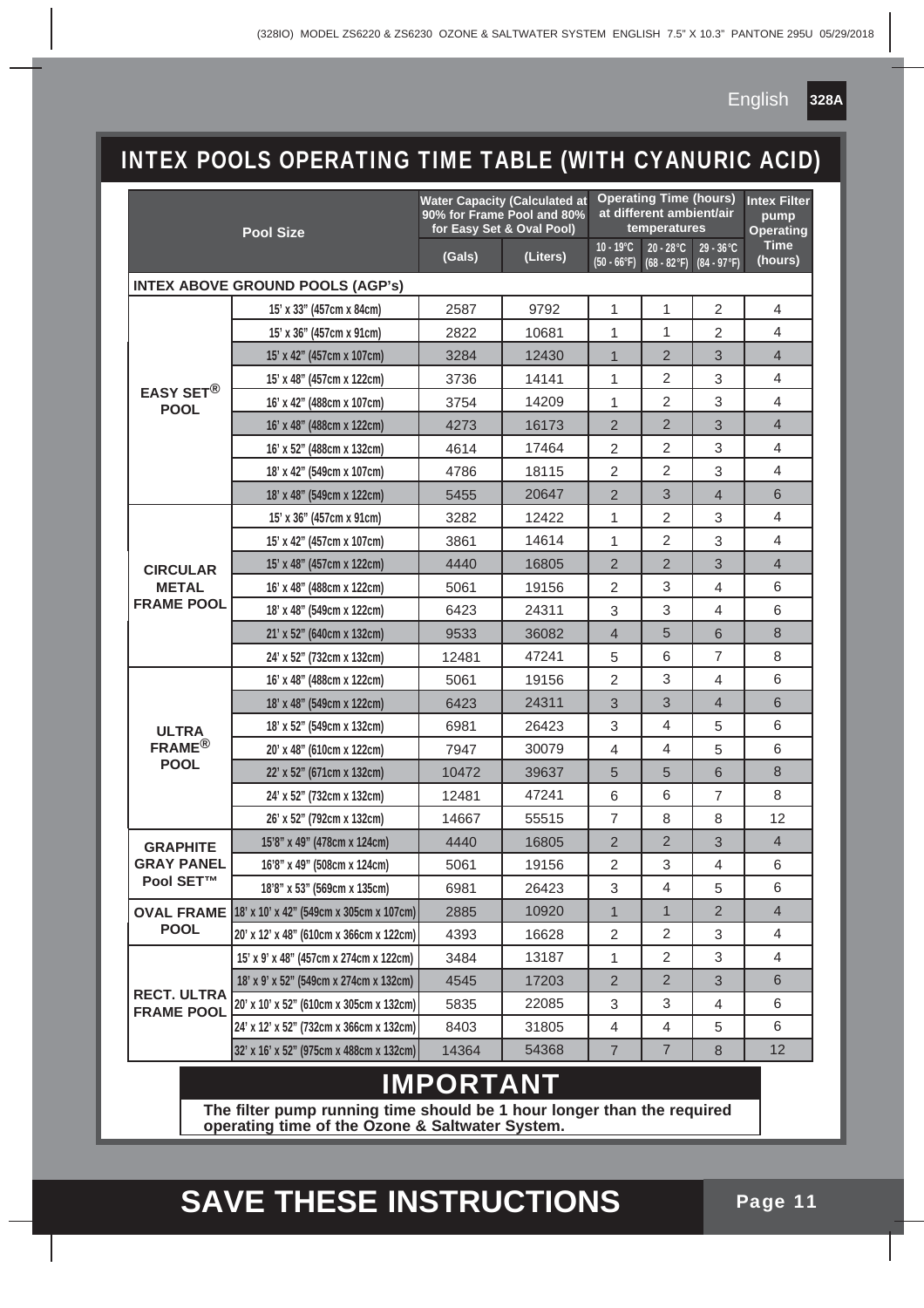## SALT CALCULATION FORMULA FOR ALL POOLS

| Salt Needed for Startup Salt Needed for Startup<br>(Lbs) | (Kgs) | <b>Salt Needed when</b> | <b>Salt Needed when</b><br>Low Salt Detected (Lbs) Low Salt Detected (Kgs)                                                    |
|----------------------------------------------------------|-------|-------------------------|-------------------------------------------------------------------------------------------------------------------------------|
|                                                          |       |                         | Water Capacity (Gals) x 0.025 Water Capacity (Liters) x 0.003 Water Capacity (Gals) x 0.0067 Water Capacity (Liters) x 0.0008 |

## SALT TABLE FOR COMMON NON-INTEX POOLS

|        | <b>Water Capacity</b> |       | <b>Salt Needed for Startup</b> |       | <b>Salt Needed when</b><br><b>Low Salt Detected</b><br>(CODE "91") |
|--------|-----------------------|-------|--------------------------------|-------|--------------------------------------------------------------------|
| (Gals) | (Liters)              | (Lbs) | (Kgs)                          | (Lbs) | (Kgs)                                                              |
| 2000   | 7500                  | 50    | 20                             | 10    | 5                                                                  |
| 4000   | 15000                 | 100   | 45                             | 25    | 10                                                                 |
| 6000   | 22500                 | 150   | 65                             | 40    | 20                                                                 |
| 8000   | 30000                 | 200   | 90                             | 55    | 25                                                                 |
| 10000  | 37500                 | 250   | 110                            | 70    | 30                                                                 |
| 12000  | 45500                 | 300   | 135                            | 80    | 35                                                                 |
| 14000  | 53000                 | 350   | 160                            | 95    | 45                                                                 |

## CYANURIC ACID TABLE FOR COMMON NON-INTEX POOLS

| <b>Water Capacity</b> |          | <b>Cyanuric Acid Needed for Startup</b><br>0.03g/L (30ppm) |       |
|-----------------------|----------|------------------------------------------------------------|-------|
| (Gals)                | (Liters) | (Lbs)                                                      | (Kgs) |
| 2000                  | 7500     | 0.5                                                        | 0.23  |
| 4000                  | 15000    | 1.0                                                        | 0.45  |
| 6000                  | 22500    | 1.5                                                        | 0.68  |
| 8000                  | 30000    | 2.0                                                        | 0.90  |
| 10000                 | 37500    | 2.5                                                        | 1.13  |
| 12000                 | 45500    | 3.0                                                        | 1.37  |
| 14000                 | 53000    | 3.5                                                        | 1.59  |

## OPERATING TIME TABLE FOR COMMON NON-INTEX POOLS (WITH CYANURIC ACID)

|        | <b>Water Capacity</b> |                                     | <b>Operating Time (hours)</b><br>at different ambient/air temperatures |                                      |
|--------|-----------------------|-------------------------------------|------------------------------------------------------------------------|--------------------------------------|
| (Gals) | (Liters)              | $10 - 19^{\circ}C$<br>$(50 - 66°F)$ | $20 - 28$ °C<br>$(68 - 82 \degree F)$                                  | $29 - 36^{\circ}C$<br>$(84 - 97 °F)$ |
| 2000   | 7500                  |                                     |                                                                        |                                      |
| 4000   | 15000                 |                                     |                                                                        |                                      |
| 6000   | 22500                 |                                     |                                                                        |                                      |
| 8000   | 30000                 |                                     |                                                                        | 5                                    |
| 10000  | 37500                 |                                     | 5                                                                      | 6                                    |
| 12000  | 45500                 | 6                                   | 6                                                                      |                                      |
| 14000  | 53000                 |                                     |                                                                        | 8                                    |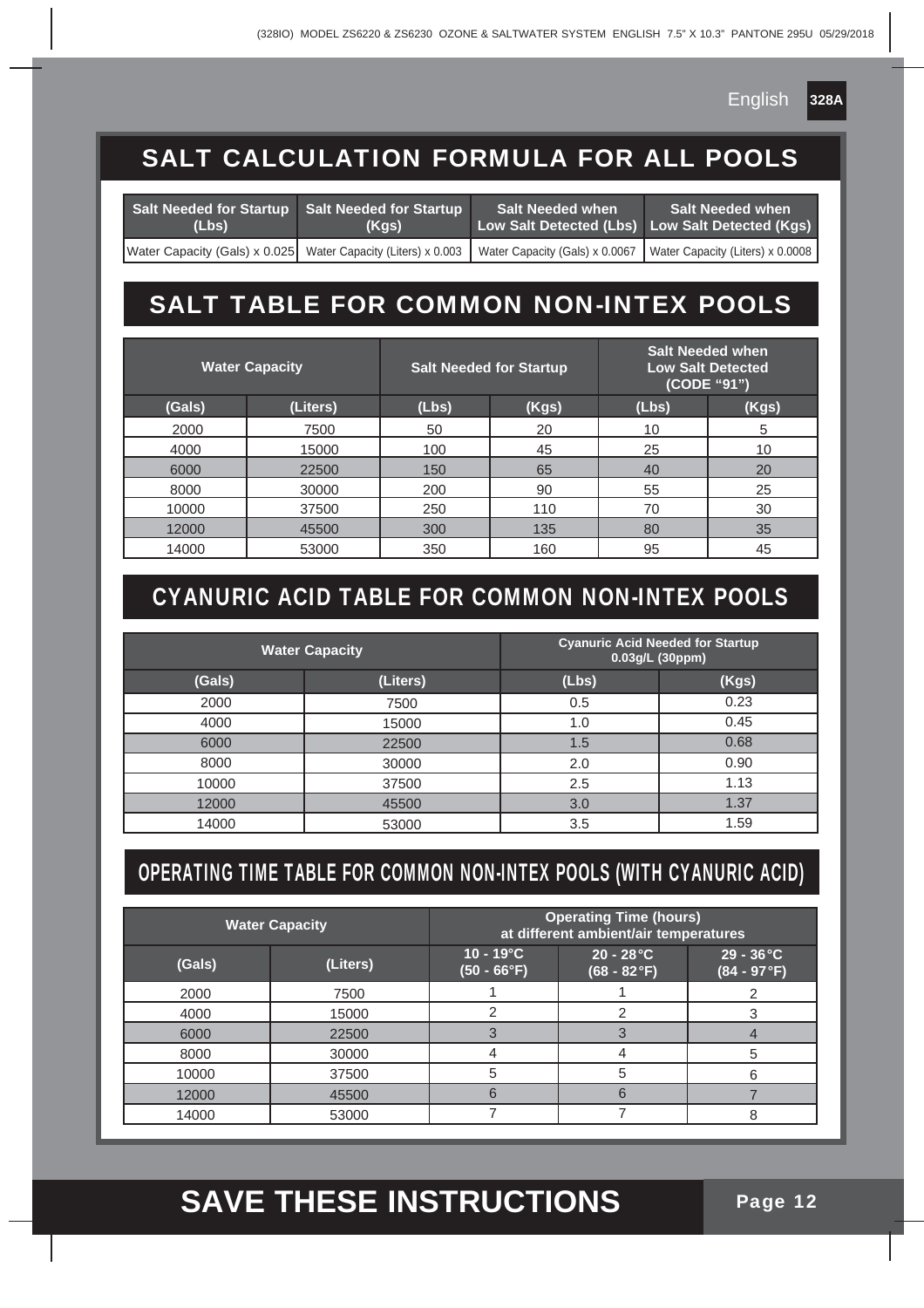### OPERATION INSTRUCTIONS

**IMPORTANT: To maximize the ozone output of the system, select a daily start time, usually after 10:00am, when humidity is the lowest.**

**1. Turn on the filter pump.**

#### **2. Start up the unit:**

 Plug the power cord into the electrical outlet and test the GFCI/RCD (circuit breaker). Press  $\circledcirc$  button. Flashing code "00" appears on the electronic control station's LED, indicating that the unit is ready to be programmed.

#### **3. Set operating hours for Ozone & Saltwater system:**

With code "00" flashing, press  $\circledcirc$  button to set the desired operating hours. See the "Operating Time Table" for the required operating hours related to each pool size. Pressing  $\odot$  will increase the time from 01 to 12 hours maximum. If you have selected too many hours keep pressing  $\odot$  to repeat the cycle. The built-in timer will now activate your Ozone & Saltwater System, at the same time each day,

for the number of hours you have set.

**NOTE:** The Ozone & Saltwater System will not operate if the filter pump is not operating. Make sure to program your filter pump (or start it manually) for operation beginning 5 minutes before the Ozone & Saltwater System and finishing 15 minutes after the Ozone & Saltwater System.

#### **4. Lock keypad controls:**

With the desired hour value showing, press  $\bullet$  button until you hear a "beep". A green "WORKING" indicator on the control panel will light up within a few seconds to indicate that the Ozone & Saltwater system has started chlorine-ozone production. Locking the control buttons into this setting prevents unauthorized changing of the operating cycle.

**NOTE:** If you forget to lock the keypad controls, the system will automatically lock it and start working 1 minute later.

#### **5. Readjust operating time if necessary:**

The operating hours can be re-adjusted if necessary. Press  $\bigoplus$  button until you hear a "beep" to unlock the keypad and the current programmed time will flash. Repeat steps 3 to 4.



(1 to 12 hours max per cycle)



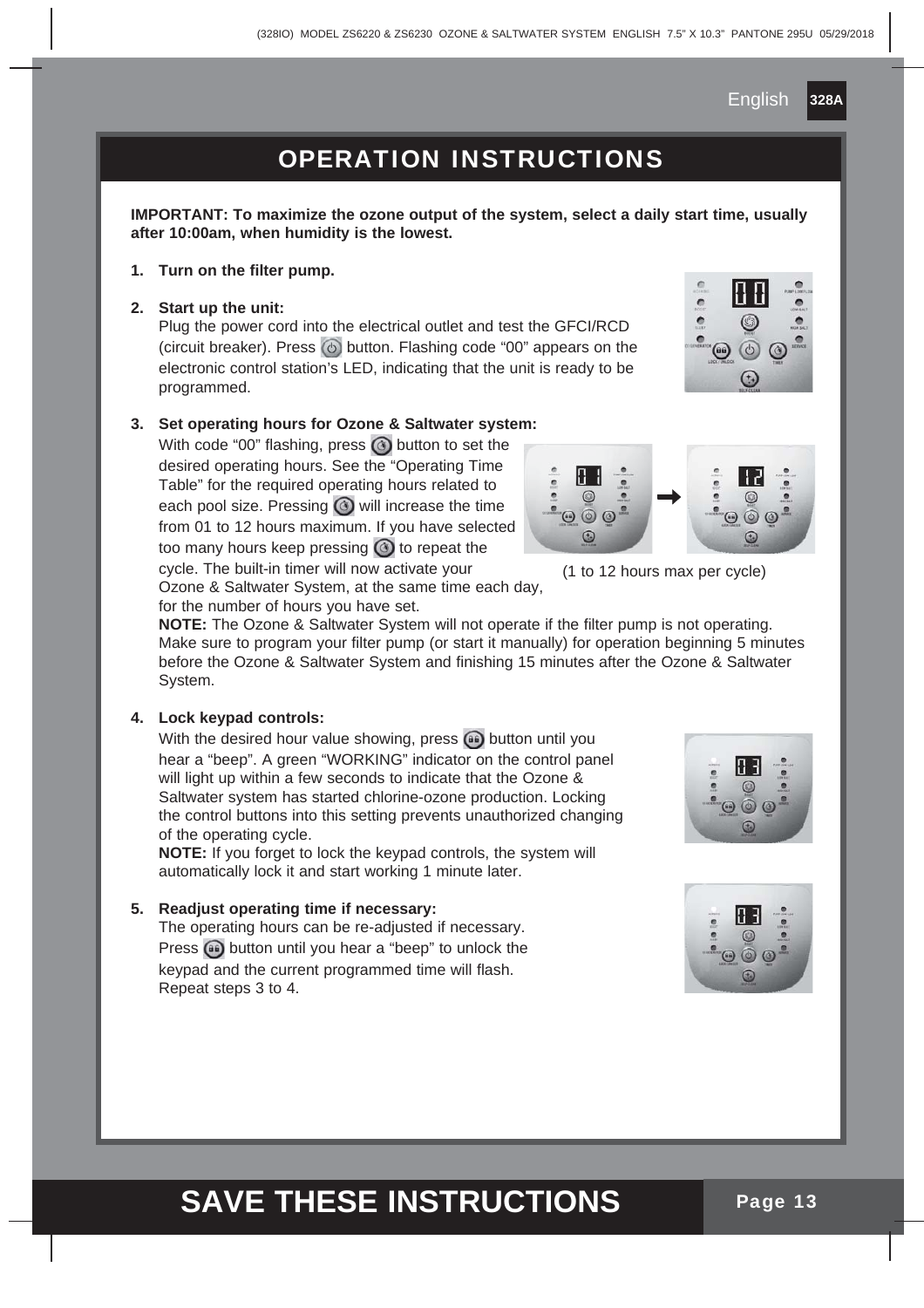## OPERATION INSTRUCTIONS (continued)

#### **6. Boost cycle**

- **•** After a heavy rain or if the pool is dirty, press and hold "BOOST" button for 5 seconds until the indicator lights up and the LED display "80". This indicates that the Ozone & Saltwater system has started ozone and more chlorine sanitizer production. You can press and hold the "BOOST" button for another 5 seconds until the indicator is off, which will cancel the Boost cycle.
- **•** The boost operating hours is 8 times the amount of time programmed into the system, i.e. if your Ozone & Saltwater system operating time is 3 hours, the boost procedure will run  $8 \times 3 = 24$  hours. After boost procedure has been completed, the system will automatically switch to the normal working mode.
- **•** Once the boost is operating, check whether the filter pump operating hours have been set properly. For example, the boost operating time is 16 hours, the filter pump should be set to run for 17 hours at least. Increase the filter pump operating time if necessary. **Note:** If an Intex filter pump is attached to the system, set the pump switch to on "I" position.

#### **7. Test pool water regularly:**

 Test the pool water every week to maintain the proper sanitizer level. It's very important that the free chlorine is between 0.5-3 ppm.

#### **8. Stand-by/power saving mode:**

- **•** When the cycle ends, the green "SLEEP" indicator on the control panel lights up and the LED display flashes "93". The system is now in Stand-By mode. After a while, it shuts down and sets itself in a Power Saving mode. The system will automatically turn itself back on in 24 hours, starting its daily cycle of chlorine production.
- **•** The "SLEEP" indicator stays on, while the system is in the Power Saving mode. The LED display however, goes blank after 5 minutes. Press any button ( $\circledcirc$ ) or  $\circledcirc$ ) to view the last LED code.

#### **9. Electrode Self-Clean cycle:**

• Press and hold  $\bigoplus$  button for 5 seconds until the LED display flashes "10". Depending on your pool water calcium hardness level, press  $\bigoplus$  button again to select the self-clean cycle time as below. Total of 3 settings: 14 hours, 10 hours and 06 hours.

| <b>Calcium Hardness</b> | Self-clean cycle time           |
|-------------------------|---------------------------------|
| $0 - 150$ ppm           | Reverse polarity every 14 hours |
| 150 - 250 ppm           | Reverse polarity every 10 hours |
| 250 - 350 ppm           | Reverse polarity every 06 hours |
|                         |                                 |

 **NOTE:** The life of the cell varies depending on water conditions, pool usage and operating time of the device. Select 14 hours cycle time to maximize the life of the electrolytic cell if the calcium hardness level is up to 150 ppm. Manual routine cleaning and maintenance will further lengthen the life of the electrolytic cell.

With the desired self-clean hours showing, press **(iii)** button to lock the keypad controls and the LED display will return to the normal operating time. The system will reverse the polarity of the electrode **(5)** every time according to the selected hours. **NOTE:** If you forget to lock the keypad controls, the system will automatically lock it.









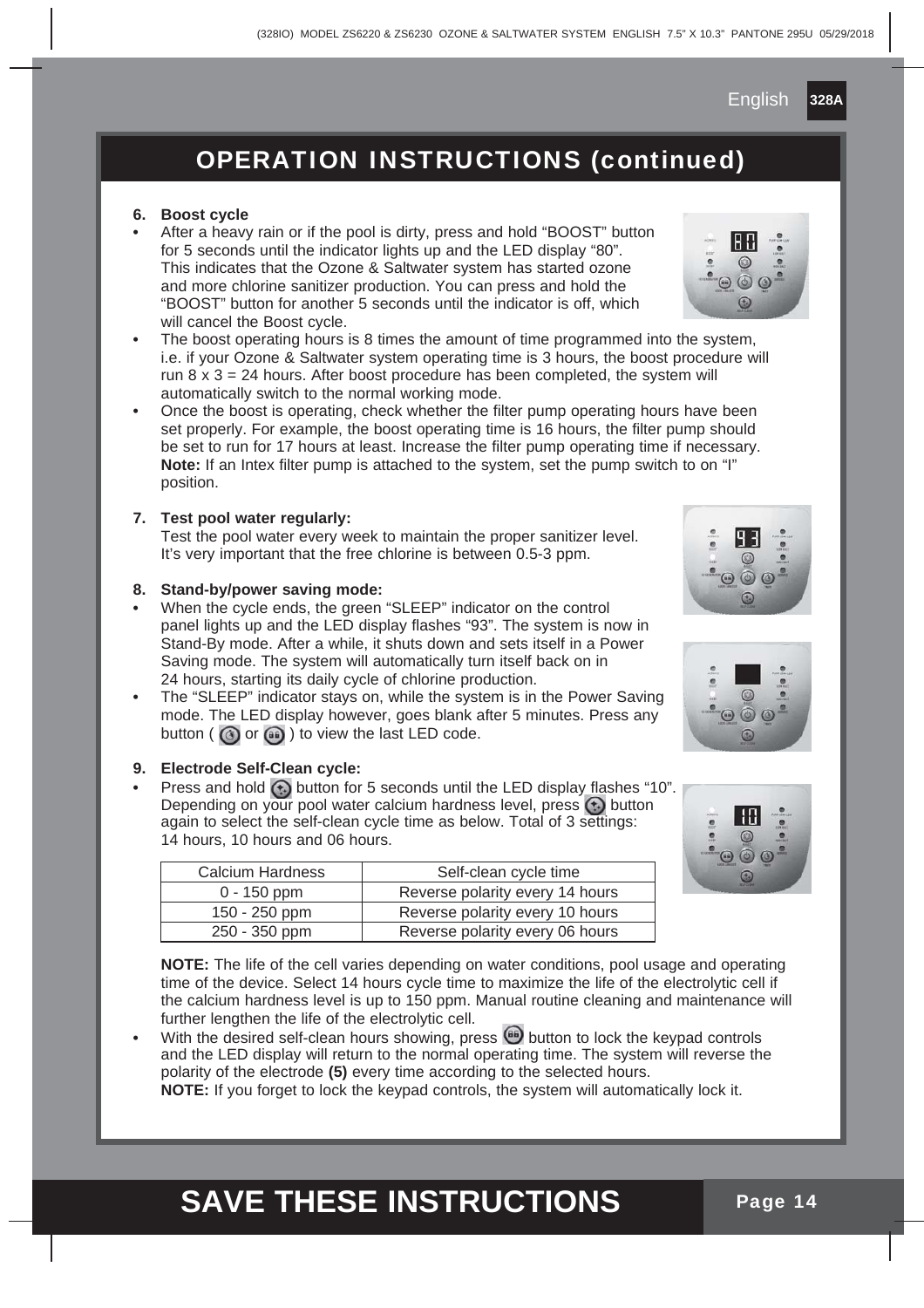**328A**

## LED CODE CHART

| <b>LED Reading</b> | <b>Definitions</b>                                                                       |
|--------------------|------------------------------------------------------------------------------------------|
| 80                 | Boost Mode                                                                               |
| $00\,$             | Stand-By Mode (Start-up)                                                                 |
| 01                 | Minimum Operating Hour (1 hour remaining)                                                |
| 02                 | Operating Hours (2 hours remaining)                                                      |
| 03                 | Operating Hours (3 hours remaining)                                                      |
| 04                 | Operating Hours (4 hours remaining)                                                      |
| 05                 | Operating Hours (5 hours remaining)                                                      |
| 06                 | Operating Hours (6 hours remaining)                                                      |
| 07                 | Operating Hours (7 hours remaining)                                                      |
| 08                 | Operating Hours (8 hours remaining)                                                      |
| 09                 | Operating Hours (9 hours remaining)                                                      |
| 10                 | Operating Hours (10 hours remaining)                                                     |
| 11                 | Operating Hours (11 hours remaining)                                                     |
| 12                 | Maximum Operating Hours (12 hours remaining)                                             |
| 90                 | Alarm Code (Low Pump Flow/No Pump Flow)                                                  |
| 91                 | Alarm Code (Low Salt Level)                                                              |
| 92                 | Alarm Code (High Salt Level)                                                             |
| 93                 | Stand-By Mode (Operating Process finished)                                               |
| "BLANK"            | No Power or "Power Saving Mode" waiting to start next<br>Ozone & Saltwater System cycle. |

## **IMPORTANT**

**When Code "90" alarm is shown, ensure the timer of the filter pump is set one (1) hour longer than the Ozone & Saltwater System. If the filter pump does not have a built-in timer, the filter pump needs to be turned on/off manually every day.**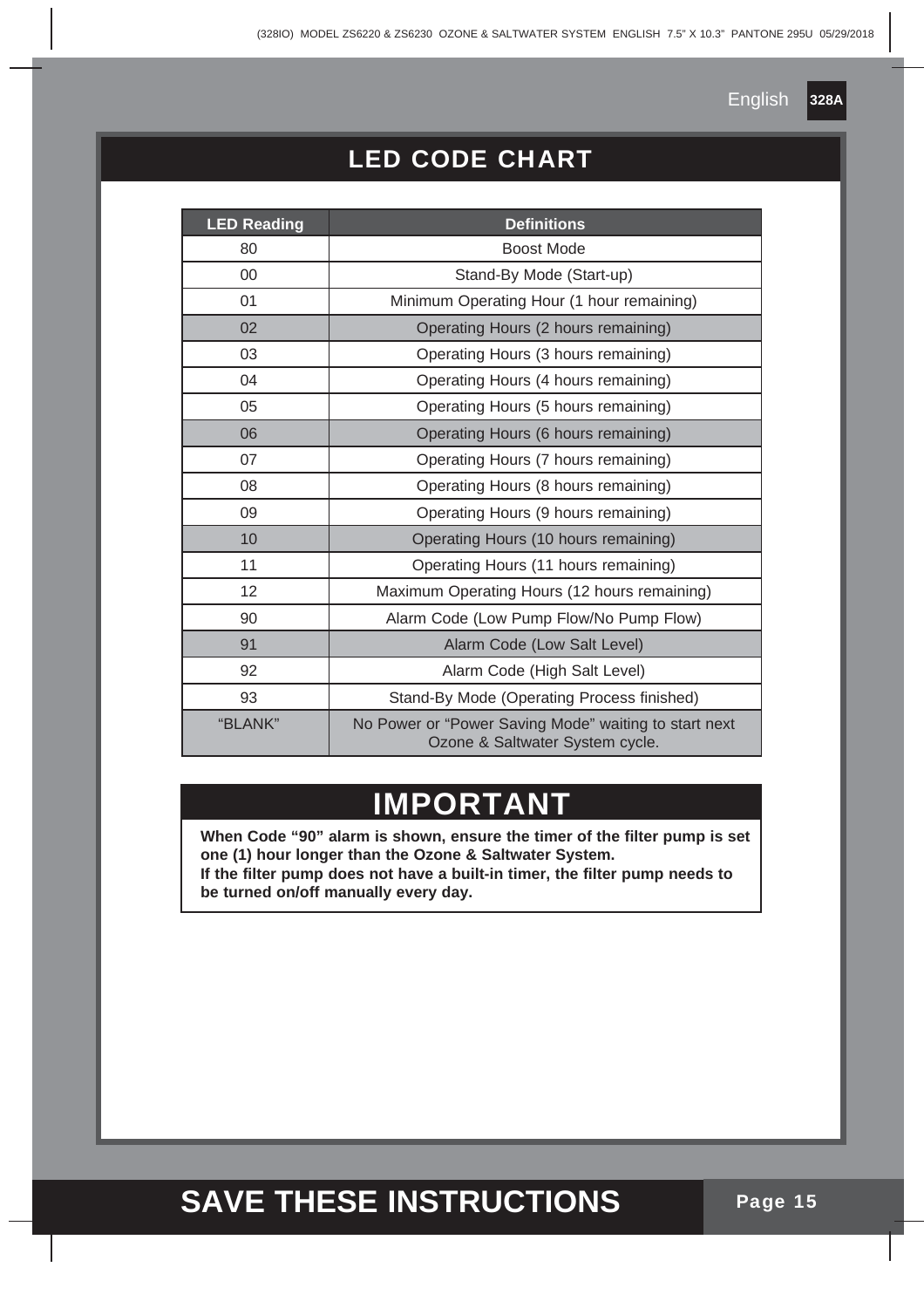## STATIONARY MOUNTING

Some countries, especially in the European community, require the product to be secured to the ground or to a base in a permanent upright position. Check with your local authorities to determine if there is a regulation in your area regarding above-the-ground swimming pool filter pumps. If yes, then the product can be mounted to a platform using the two holes located in the base. See drawing below.

The product can be mounted on a cement base or onto a wooden platform to prevent accidental tipping. Total assembly must exceed 18kg.



- **1.** The mounting holes are 6.4 mm in diameter and spaced 125 mm apart.
- **2.** Use two bolts and lock nuts with a maximum of 6.4 mm in diameter.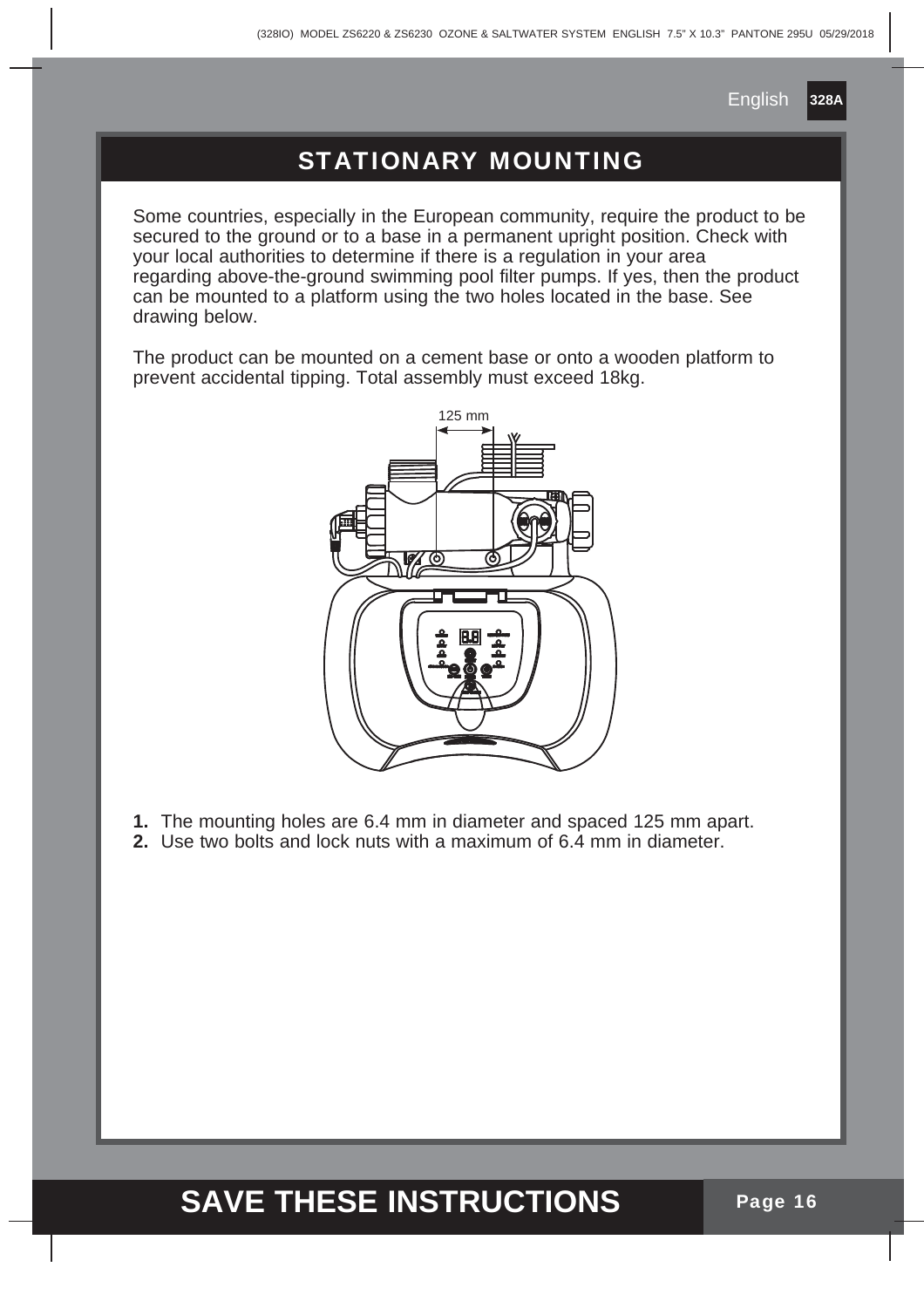### MAINTENANCE

#### **Flow Sensor Cleaning**

- **1.** In a counter-clockwise motion unscrew the collar of the flow sensor **(7)** and remove it from the electrolytic cell conduit. See "Part Reference".
- **2.** If deposits and debris are seen on the surface of the flow sensor, then use a garden hose to wash it off.



Connection Ridge

- **3.** If flushing with water does not remove the deposits, use a plastic brush to clean the surface and the hinge if necessary. Do not use a metal brush.
- **4.** After the flow sensor has been inspected and cleaned, align the locator notch on the flow sensor to the connection ridge in the conduit. Now turn the collar in a clockwise motion, tightening the sensor back into its position. Do not overtighten.

#### **Electrolytic Cell Cleaning**

The electrolytic cell has a self cleaning function incorporated into the electronic control's programming. In most cases this self cleaning action will keep the cell working at optimum efficiency. If the pool water is hard (high mineral content) the cell may require periodic manual cleaning. To maintain maximum performance, we recommend that you open and visually inspect the electrolytic cell monthly.

The following steps provide instructions on how to clean your cell.

#### **Inspection and cleaning:**

- **1.** Switch off the unit, unplug the power cord from the electrical socket.
- **2. For filter pumps with 1-1/2" (38mm) hose size -** Turn both plunger valve handles fully clockwise until they stop. This closes the valve, prevents the water from flowing out of the pool.
- **3.** Disconnect the 2 hoses from the Ozone & Saltwater System, and attach the cell covers **(11)** to the inlet and outlet of the electrolytic cell **(9)**.



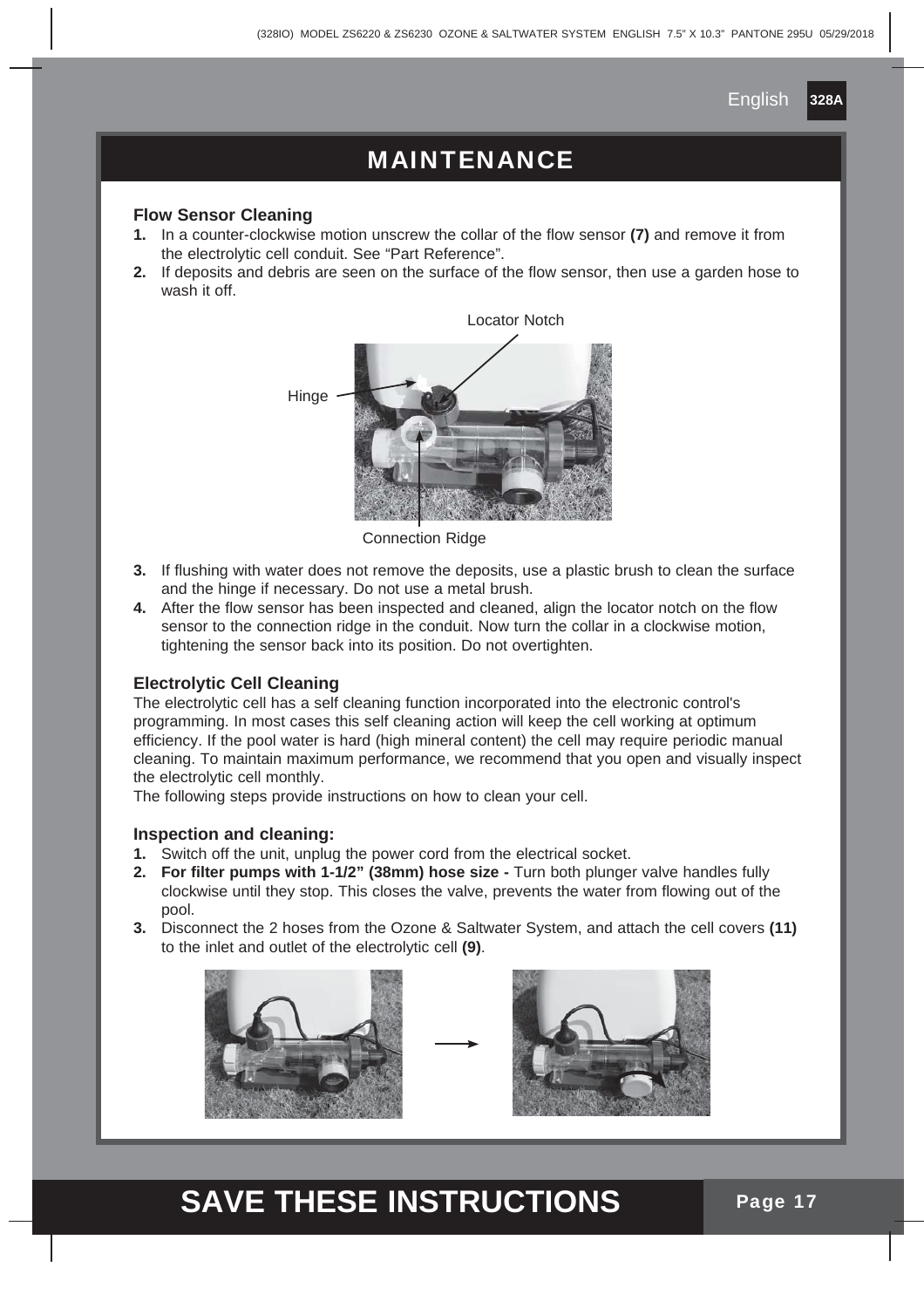

## MAINTENANCE (continued)

**4.** Unscrew the collar of the flow sensor **(7)** and pull out the flow sensor from the electrolytic cell **(9)** housing.



**5.** Pour kitchen grade vinegar into the electrolytic cell **(9)** to immerse the titanium electrodes. Soak for 1 hour.



**6.** Open one side of the cell cover **(11)**, drain and properly dispose of the vinegar. Connect the hose which goes from the pool to the cell. Flush the electrolytic cell housing with the pool water.



**7.** Reverse steps 3, 4, 5 and 6 to reconnect the electrolytic cell.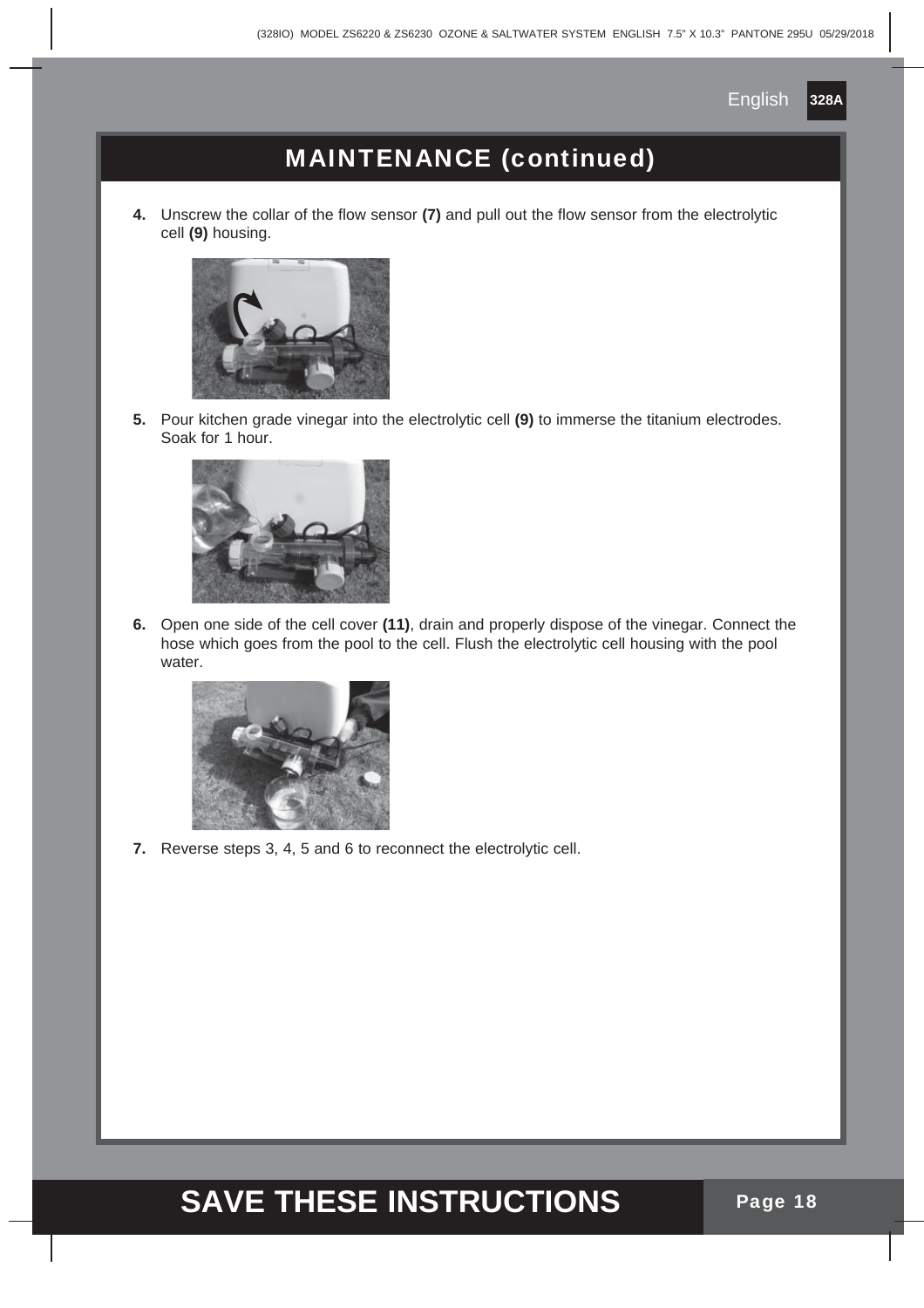**328A**

## MAINTENANCE (continued)

#### INTEX® TEST STRIPS (PACKED WITH THE PRODUCT)

The Test Strips can test the "Free Chlorine", "pH", "Calcium Hardness" and "Total Alkalinity" levels at the same time. We recommend that you test the water chemistry weekly, and maintain the chlorine concentration at 0.5-3 ppm.

#### **Directions and Use**

- **1.** Dip the entire strip into the water and remove immediately.
- **2.** Hold the strip level for 15 seconds. Do not shake excess water from the strip.
- **3.** Now compare the strip pad to the color chart on the packaging label. If necessary, adjust the chemical level in the pool water. It is very important, to use the proper technique when testing the water's chemical level. Read and follow the written strip instructions carefully.

#### LONG TERM STORAGE

- **1.** Disconnect the power cord from the electrical outlet.
- **2.** After the pool is completely empty, disconnect the Ozone & Saltwater System from the hoses by reversing the installation instructions.
- **3.** Air-dry the unit before you store it. This might be a good time to visually inspect and clean the electrolytic cell.
- **4.** Store the unit and accessories in a dry place. The temperature should be controlled, between 32 degrees Fahrenheit (0 degrees Celsius) and 97 degrees Fahrenheit (36 degrees Celsius).
- **5.** The original package can be used for storage.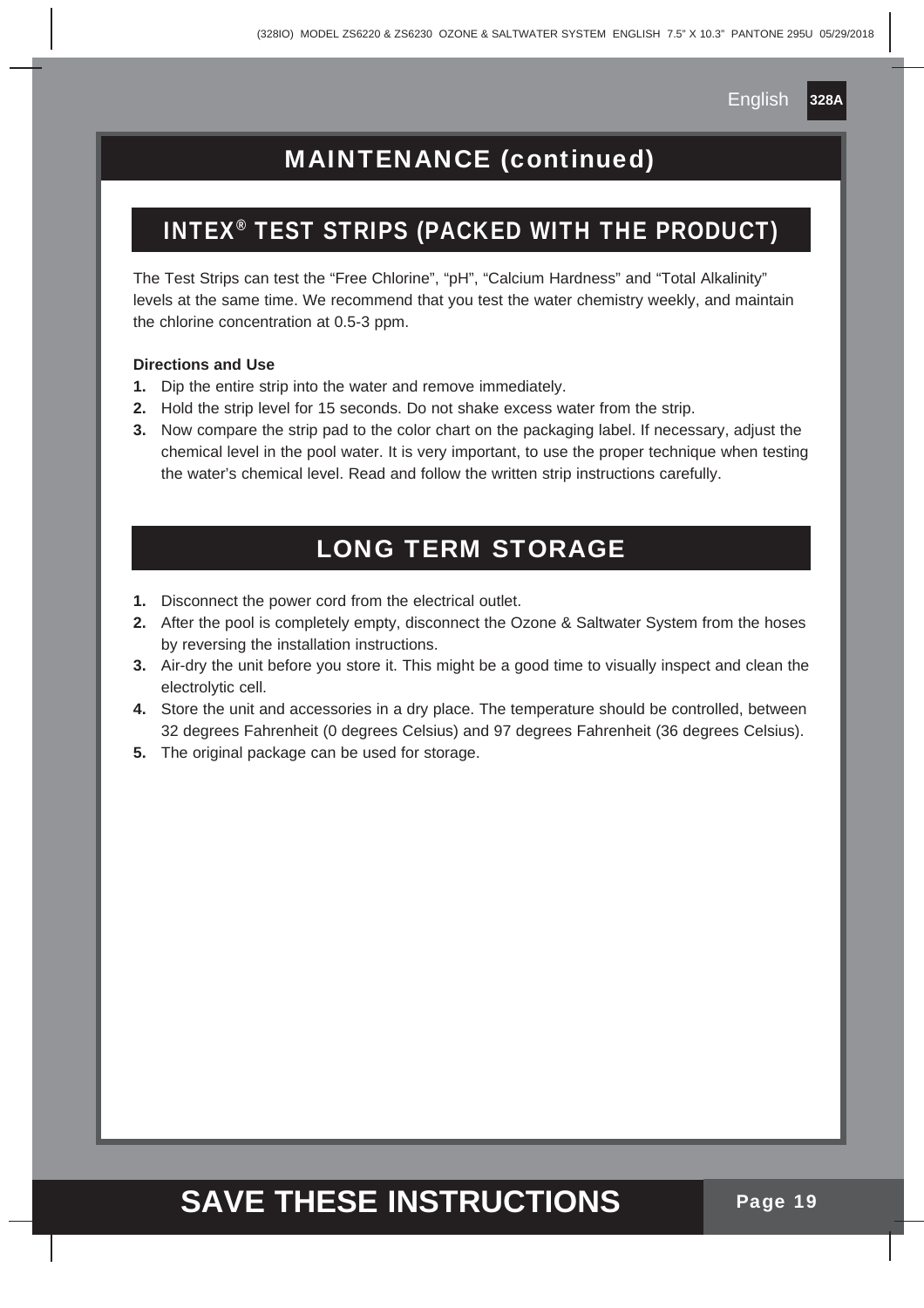

## POOL MAINTENANCE & CHEMICAL DEFINITIONS

| <b>Preferred Water Chemistry Reading</b> |                |                 |                |  |  |
|------------------------------------------|----------------|-----------------|----------------|--|--|
|                                          | <b>Minimum</b> | <b>Ideal</b>    | <b>Maximum</b> |  |  |
| <b>Free Chlorine</b>                     |                | $0.5 - 3.0$ ppm | 5.0 ppm        |  |  |
| <b>Combined Chlorine</b>                 |                | 0 ppm           | $0.2$ ppm      |  |  |
| pH                                       | 72             | $7.4 - 7.6$     | 7.8            |  |  |
| <b>Total Alkalinity</b>                  | 40 ppm         | 80 ppm          | $120$ ppm      |  |  |
| <b>Calcium Hardness</b>                  | 50 ppm         | 100 - 250 ppm   | 350 ppm        |  |  |
| <b>Stabilizer (Cyanuric Acid)</b>        | 10 ppm         | 20 - 40 ppm     | 50 ppm         |  |  |

Consult with local swimming pool dealer for water treatment.

|                           | <b>Free Chlorine -</b> Is the chlorine residual present in pool water.                                                                                                                                                                                                                                                                                                                                                                                                            |  |  |
|---------------------------|-----------------------------------------------------------------------------------------------------------------------------------------------------------------------------------------------------------------------------------------------------------------------------------------------------------------------------------------------------------------------------------------------------------------------------------------------------------------------------------|--|--|
|                           | <b>Combined Chlorine -</b> Is formed by the reaction of free chlorine with ammonia wastes.<br>Result if too high - Sharp chlorinous odor, eye irritation.                                                                                                                                                                                                                                                                                                                         |  |  |
|                           | <b>pH</b> - A value that indicates how acidic or basic a solution is.<br>Result if too low - Corroded metals, eye & skin irritation, destruction<br>of total alkalinity.<br>Result if too high - Scale formation, cloudy water, shorter filter runs,<br>eye & skin irritation, poor chlorine efficiency.                                                                                                                                                                          |  |  |
| <b>Total Alkalinity -</b> | Indicates the degree of the water's resistance to change in pH.<br>It determines the speed and ease of pH change, so always adjust total<br>alkalinity before adjusting the pH level.<br>Result if too low - Corroded metals, eye & skin irritation. Low alkalinity<br>will cause the pH to be unstable. Any chemical<br>added to the water will have an affect on pH.<br>Result if too high - Scale formation, cloudy water, eye & skin irritation,<br>poor chlorine efficiency. |  |  |
|                           | <b>Calcium Hardness -</b> Refers to the amount of calcium and magnesium<br>dissolved in the water.<br>Result if too high - Scale will form and will cause the<br>water to become cloudy.                                                                                                                                                                                                                                                                                          |  |  |
| (Cyanuric Acid)           | <b>Stabilizer -</b> Stabilizers extend the life of chlorine in swimming pools.                                                                                                                                                                                                                                                                                                                                                                                                    |  |  |

- Do not add pool chemicals directly to the skimmer. This may damage the cell.
- Maintaining a salt and sanitizer level above the recommended range can contribute to the corrosion of the pool equipment.
- Check the expiry date of the test kit as the test results may be inaccurate if the kit is used after that date.
- If, due to heavy pool usage, it is required to increase the sanitizer level, then use a chemical based on Trichloro-s-triazinetrione or sodium dichloro-s-triazinetrione dihydrate.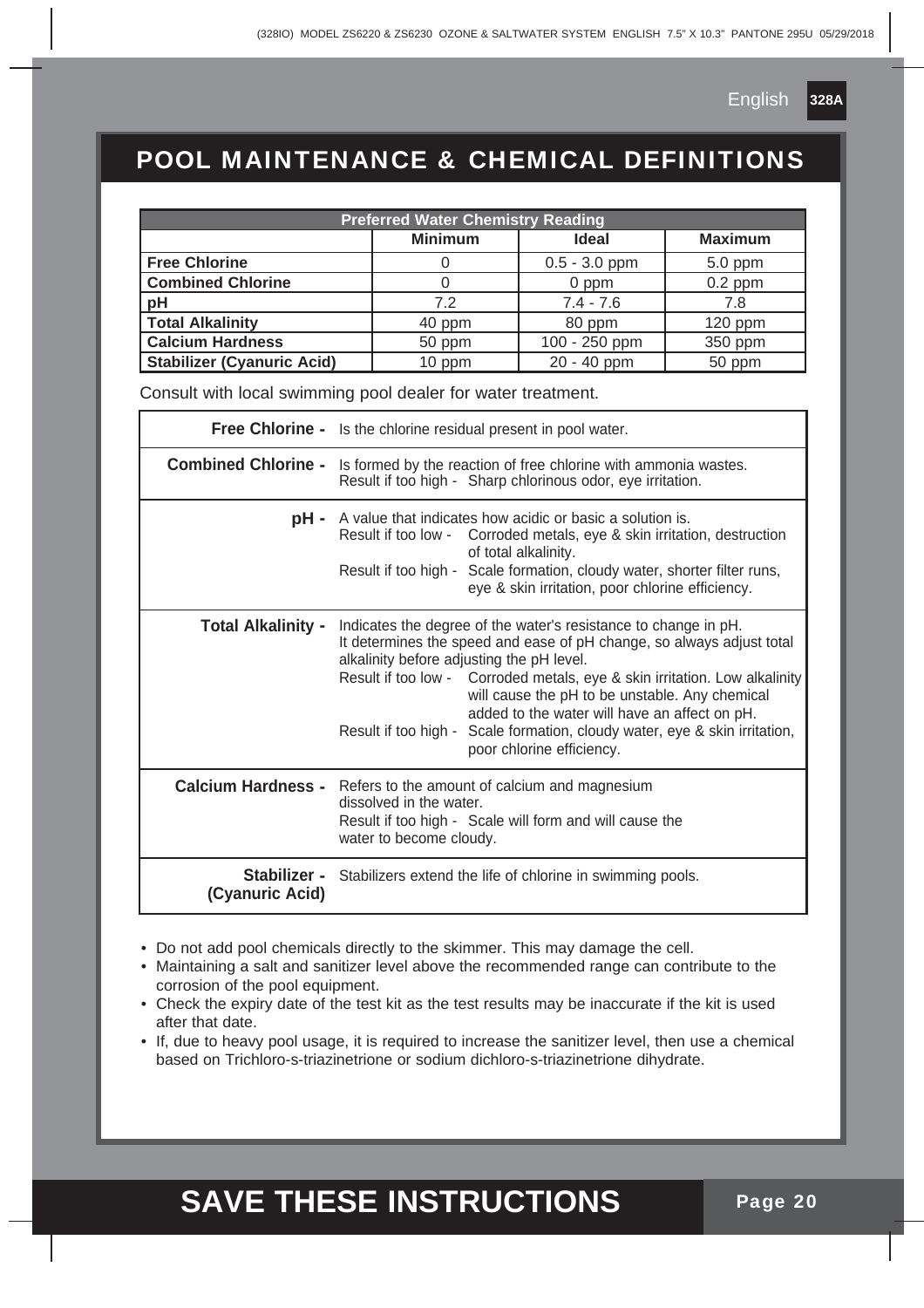## TROUBLESHOOTING GUIDE

| <b>LED PANEL</b><br><b>CODE</b>                                                                  | <b>PROBLEM</b>                                                                                                                              | <b>SOLUTION</b>                                                                                                                                                                                                                                                                                                                                                                                                                     |  |  |
|--------------------------------------------------------------------------------------------------|---------------------------------------------------------------------------------------------------------------------------------------------|-------------------------------------------------------------------------------------------------------------------------------------------------------------------------------------------------------------------------------------------------------------------------------------------------------------------------------------------------------------------------------------------------------------------------------------|--|--|
| LED Panel Code Flash & Alarm On (NOTE: Always turn off the power before cleaning and servicing). |                                                                                                                                             |                                                                                                                                                                                                                                                                                                                                                                                                                                     |  |  |
|                                                                                                  | 1. Filter pump not attached to system<br>and/or switch on.                                                                                  | • Ensure filter pump is attached and operating.<br>See "Setup Instruction".                                                                                                                                                                                                                                                                                                                                                         |  |  |
|                                                                                                  | 2. Circulation line is blocked.                                                                                                             | • If your unit has plunger valves, ensure that<br>they are open.<br>• Clear your filter cartridge and cell from debris<br>and dirt. See "Maintenance".<br>• Release all trapped air in the circulation line.<br>See the filter pump manual.                                                                                                                                                                                         |  |  |
|                                                                                                  | 3. Incorrect inlet and outlet hose direction.                                                                                               | • Check the direction of the inlet and the outlet<br>hose. Reverse the hoses if necessary.<br>See "Set Up Instructions".                                                                                                                                                                                                                                                                                                            |  |  |
|                                                                                                  | 4. Scale on the flow sensor.                                                                                                                | • Clean the flow sensor, paying special attention<br>to the hinge. See "Maintenance".                                                                                                                                                                                                                                                                                                                                               |  |  |
|                                                                                                  | 5. Flow sensor cord is loose.                                                                                                               | • Plug the flow sensor firmly into the flow sensor receptacle.                                                                                                                                                                                                                                                                                                                                                                      |  |  |
|                                                                                                  | 6. Inner timer conflict between filter pump<br>and Ozone & Saltwater system.                                                                | • Reset both timers on the filter pump and<br>Ozone & Saltwater System.                                                                                                                                                                                                                                                                                                                                                             |  |  |
|                                                                                                  | 7. Flow sensor failure.                                                                                                                     | • Contact Intex Service Center.                                                                                                                                                                                                                                                                                                                                                                                                     |  |  |
|                                                                                                  | 1. Dirt or scale on titanium plates.                                                                                                        | • Remove the electrolytic cell for inspection.<br>Clean it if necessary. See "Maintenance".                                                                                                                                                                                                                                                                                                                                         |  |  |
|                                                                                                  | 2. Low salt level / No salt.                                                                                                                | • Add salt, See "Salt & Pool Water Volumes".                                                                                                                                                                                                                                                                                                                                                                                        |  |  |
|                                                                                                  | 3. Electrolytic cell cord is loose.                                                                                                         | • Ensure that the cell cord is plugged firmly into<br>the cell housing receptacle.                                                                                                                                                                                                                                                                                                                                                  |  |  |
|                                                                                                  | 4. Possible electrolytic cell failure.                                                                                                      | • Contact Intex Service Center. Replace the cell if needed.                                                                                                                                                                                                                                                                                                                                                                         |  |  |
|                                                                                                  | 1. High salt level.                                                                                                                         | • Partially drain the pool and refill it with fresh<br>water. See "Salt & Pool Water Volumes".                                                                                                                                                                                                                                                                                                                                      |  |  |
|                                                                                                  | 1. LED display is off and the "SERVICE"<br>light is on - the system does not power<br>up.<br>2. Caused by high humidity.<br>3. PCB failure. | Household voltage is too high or too low $(± 20\%).$<br>Check the voltage is within the range stated on the<br>device housing.<br>• Run the system during midday and avoid running<br>it during dawn, foggy or raining time. Place a piece<br>of tile or similar pad, 15"x15" (38x38 cm) in size,<br>between the device and the ground to keep ground<br>water evaporation away from the system.<br>• Contact Intex Service Center. |  |  |
|                                                                                                  | 1. Ozone generator assembly failure.                                                                                                        | • Contact Intex Service Center.                                                                                                                                                                                                                                                                                                                                                                                                     |  |  |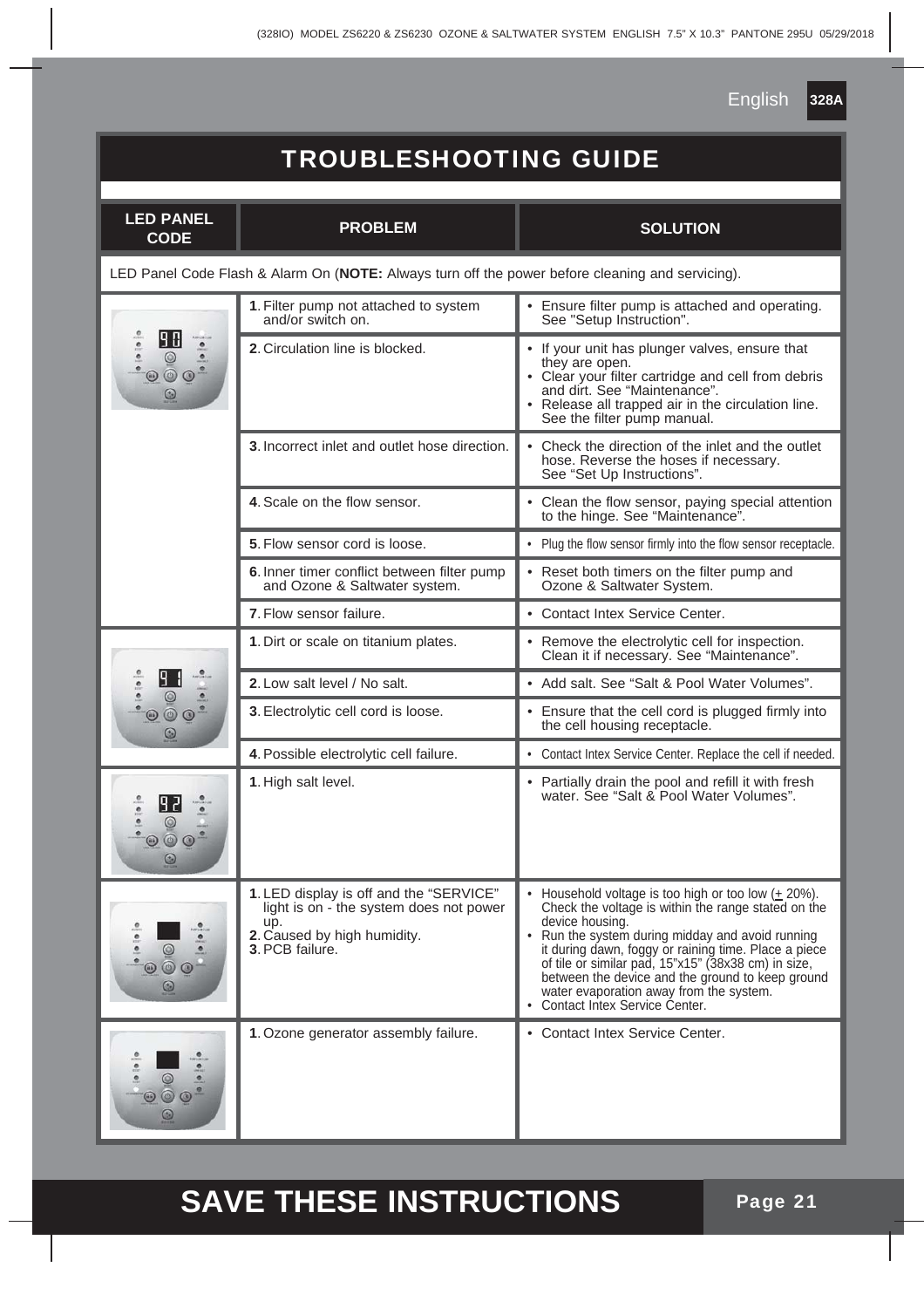## TROUBLESHOOTING GUIDE (continued)

| <b>PROBLEM</b>                         | <b>CAUSE</b>                                                                                                                                                                                                                                                                                                        | <b>SOLUTION</b>                                                                                                                                                                                                                                                                                                                                                                                                                                                                                                                                                                                                                                                                                                                                                                                           |
|----------------------------------------|---------------------------------------------------------------------------------------------------------------------------------------------------------------------------------------------------------------------------------------------------------------------------------------------------------------------|-----------------------------------------------------------------------------------------------------------------------------------------------------------------------------------------------------------------------------------------------------------------------------------------------------------------------------------------------------------------------------------------------------------------------------------------------------------------------------------------------------------------------------------------------------------------------------------------------------------------------------------------------------------------------------------------------------------------------------------------------------------------------------------------------------------|
| <b>INSUFFICIENT</b><br><b>CHLORINE</b> | Insufficient operating hours of the<br>Ozone & Saltwater System.<br>The salt level in the pool water is<br>less than 2000 ppm. This is<br>insufficient.<br>Chlorine loss due to intense sunlight<br>exposure.<br>• The bather load has increased.<br>Clogged or dirty electrolytic cell.<br>High UV level exposure. | Increase the daily Ozone & Saltwater System<br>$\bullet$<br>operating time. See "Operating Instructions".<br>Check the salt level with the Test Kit. Adjust<br>as needed. See "Salt & Pool Water Volumes".<br>• Add appropriate stabilizer. See "Cyanuric Acid"<br>table".<br>Use a pool cover when the pool is not in use<br>٠<br>and/or when the unit is operating.<br>Increase the daily Ozone & Saltwater System<br>operating time. See "Operating Instructions".<br>• Remove the cell for inspection, clean it if<br>necessary. See "Maintenance".<br>Cover the pool with a pool cover for 2 days<br>with the device running and then test the water<br>using the test strips.<br>If the pool is clean and clear, add stabilizer to<br>the water and then test the water with the<br>device running. |
| <b>WHITE FLAKES IN</b><br>THE WATER    | Excessive calcium hardness is<br>present in pool water.                                                                                                                                                                                                                                                             | Drain about 20 to 25% of the pool water and<br>$\bullet$<br>add fresh water to decrease the calcium<br>hardness. Inspect the electrolytic cell for<br>scale buildup. Clean the electrolytic cell if<br>necessary.                                                                                                                                                                                                                                                                                                                                                                                                                                                                                                                                                                                         |
| NO LED DISPLAY                         | No power supply.<br>RCD/GFCI has not reseted.<br>A power fuse has blown.<br>LED failure.                                                                                                                                                                                                                            | Find out the switch and turn on.<br>$\bullet$<br>Reset the RCD/GFCI.<br>٠<br>Contact Intex Service Center.                                                                                                                                                                                                                                                                                                                                                                                                                                                                                                                                                                                                                                                                                                |

## **IMPORTANT**

**If you continue to experience difficulty, please contact our Consumer Service Department for assistance. See separate "Authorized Service Centers" sheet.**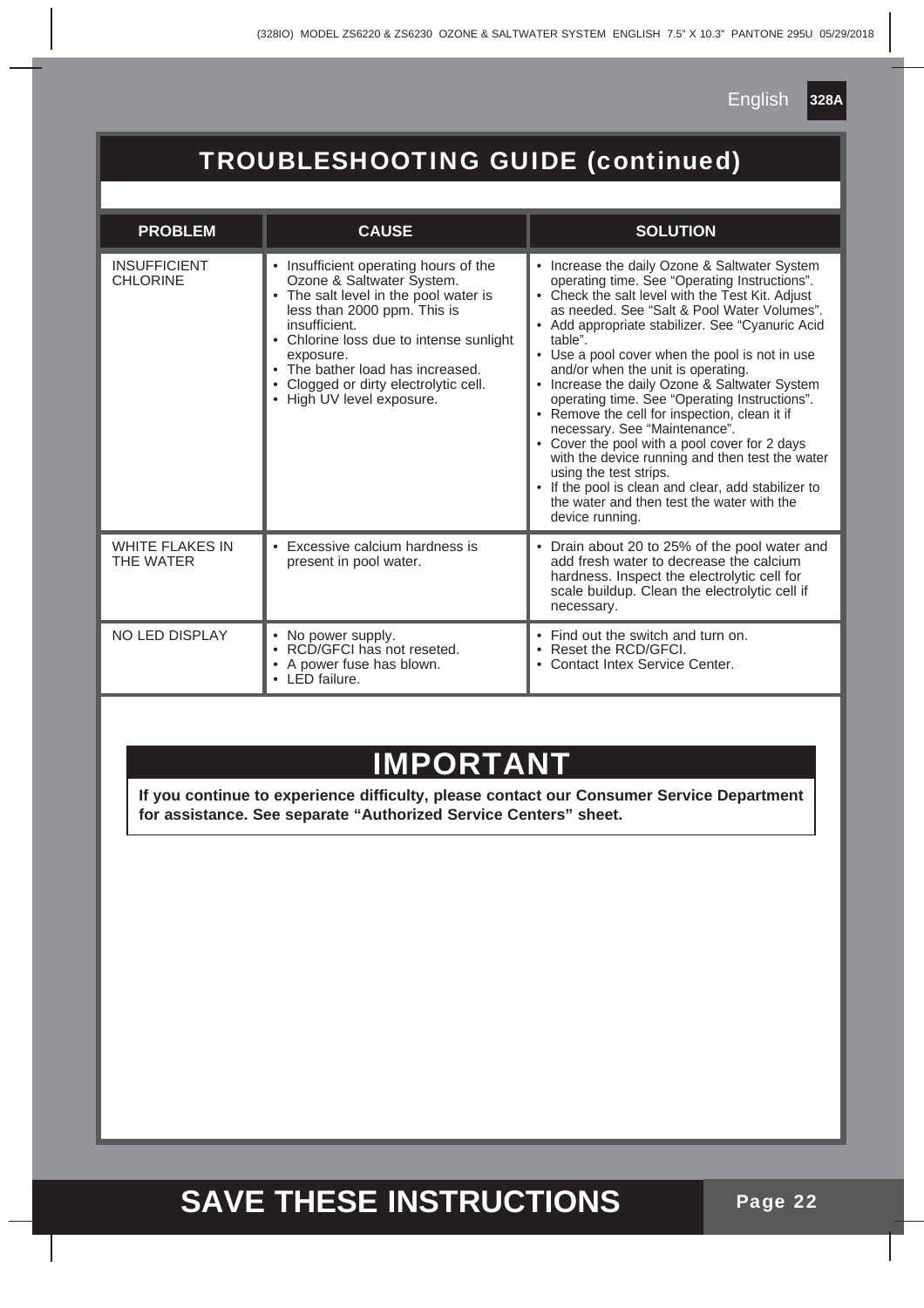## CONTROL STATION REPLACEMENT

**Tools required:** One (1) Phillips screwdriver.

If only the control station **(10)** needs to be replaced as instructed by the service center, remove all the components inside the dotted frame and keep them in a safe place for later use. Once you have received the new replacement control station, reinstall all the components from the previous unit to the new control station.



## GENERAL AQUATIC SAFETY

**Water recreation is both fun and therapeutic. However, it involves inherent risks of injury and death. To reduce your risk of injury, read and follow all product, package and package insert warnings and instructions. Remember, however, that product warnings, instructions and safety guidelines cover some common risks of water recreation, but do not cover all risks and dangers.**

#### **For additional safeguards, also familiarize yourself with the following general guidelines as well as guidelines provided by nationally recognized Safety Organizations:**

- Demand constant supervision. A competent adult should be appointed as a "lifeguard" or water watcher, especially when children are in and around the pool.
- Learn to swim.
- Take the time to learn CPR and first aid.
- Instruct anyone who is supervising pool users about potential pool hazards and about the use of protective devices such as locked doors, barriers, etc.
- Instruct all pool users, including children what to do in case of an emergency.
- Always use common sense and good judgement when enjoying any water activity.
- Supervise, supervise, supervise.